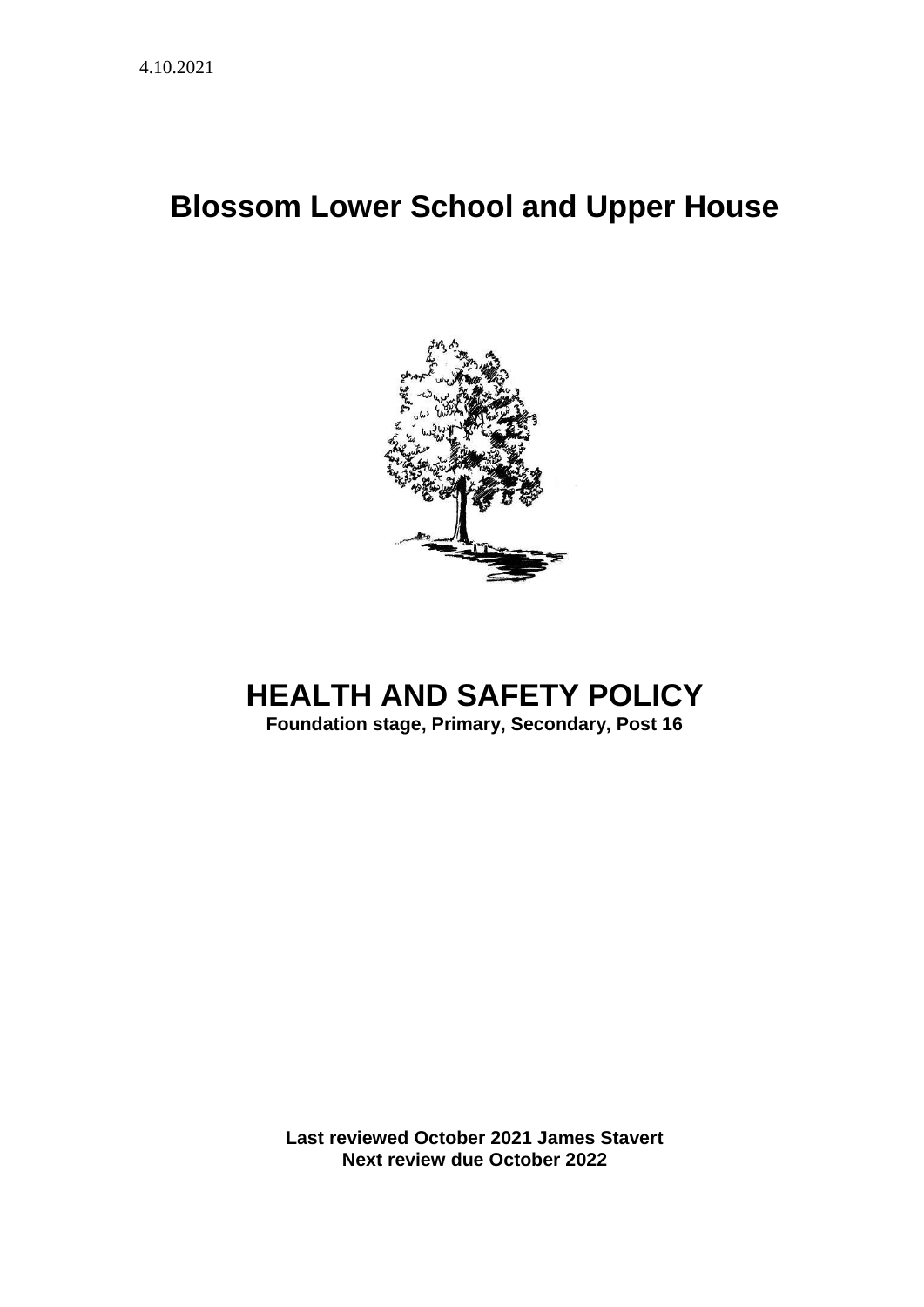# **INDEX**

**Page No(s)**

# 1. **STATEMENT OF INTENT**

Head Teacher Sources of Health & Safety Information

# 2. **ORGANISATION OF HEALTH & SAFETY**

- 2.1 Responsibilities of the Head Teacher
- 2.2 Responsibilities of the Head of Operations
- 2.3 Responsibilities of the Health & Safety Co-ordinator
- 2.4 Heads of Subject Departments/Subject Co-ordinators
- 2.5 Responsibilities of all Staff

# 3. **ARRANGEMENTS OF HEALTH & SAFETY**

Health & Safety Co-ordinator Health & Safety Representatives Safety Representatives and Safety Committees Health & Safety Committee Fire and Other Emergencies Fire Prevention and Detection Equipment Arrangements Locations of Main Service Isolation Points Accident, Dangerous Occurrence, Violent Incident and Near Miss Reporting and Investigation First Aid Administration of Medicines Asthma Inhalers Risk Assessment Maintenance of Site, Premises, House Keeping and Hazard Reporting Housekeeping and Disposal of Waste Repairs and Maintenance Premises Security Severe Weather Health & Safety Training Manual Handling of Loads

- Manual Handling of Objects
- Manual Handling of People
- Work Equipment
	- Access Equipment
		- Powered Access Equipment, Mobile Access Platforms and Tower Scaffolds Ladders Step Ladders
	- Manual Handling Equipment

## • Equipment Provided for Pupils with Special Educational Needs

**Lifts** 

Care-Taking and Cleaning Equipment

Catering Equipment (Dough Mixers, Slicing Machines, Potato Peelers)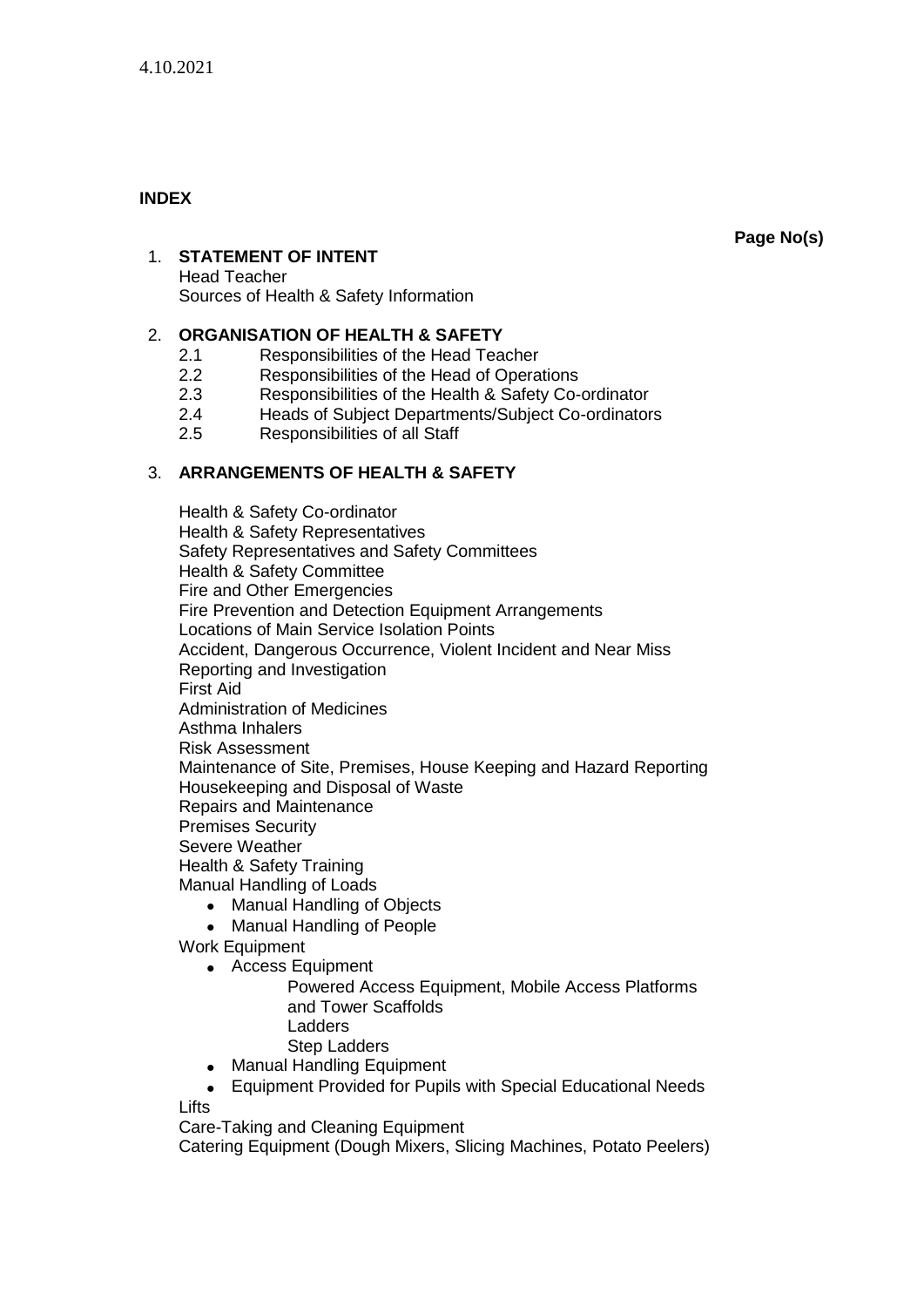#### **INDEX**

**Page No(s)**

Grounds Maintenance Equipment (Tractors/Tractor Powered Machinery) Ground Maintenance Equipment (Machinery and Tools) Laboratory Apparatus and Equipment Design and Technology Equipment (Resistant and Compliant Materials) Design and Technology Equipment (Food Technology and Textiles) Art and Design Equipment (Fine Arts) Art and Design Equipment (Ceramics) PE Equipment Outdoor Play Equipment Stage Lighting Equipment Mobile Staging and Seating Pianos, Organs and Other Musical Instruments Portable Electrical Appliances Display Screen Equipment Personal protective Equipment (PPE) Hazardous Substances Asbestos Radioactive Sources Noise Waste Management Cleaning Arrangements Health & Safety Inspections Provision of Information Educational Visits and Journeys Work Experience Team Teach **Outdoor Play Equipment** Swimming Pools` Use of Premises Outside School Hours **Visitors** Adaptations or Improvements to Premises (Buildings and Grounds) – Self Help Schemes **Contractors** Supplies (Purchasing/Procurement and Deliveries) Catering (Catering Operation on Site only) Catering (In-House) **Smoking Vehicles Stress** Lone Working Bullying/Harassment Insurance Audit, Review, Performance Measurement and Action Plan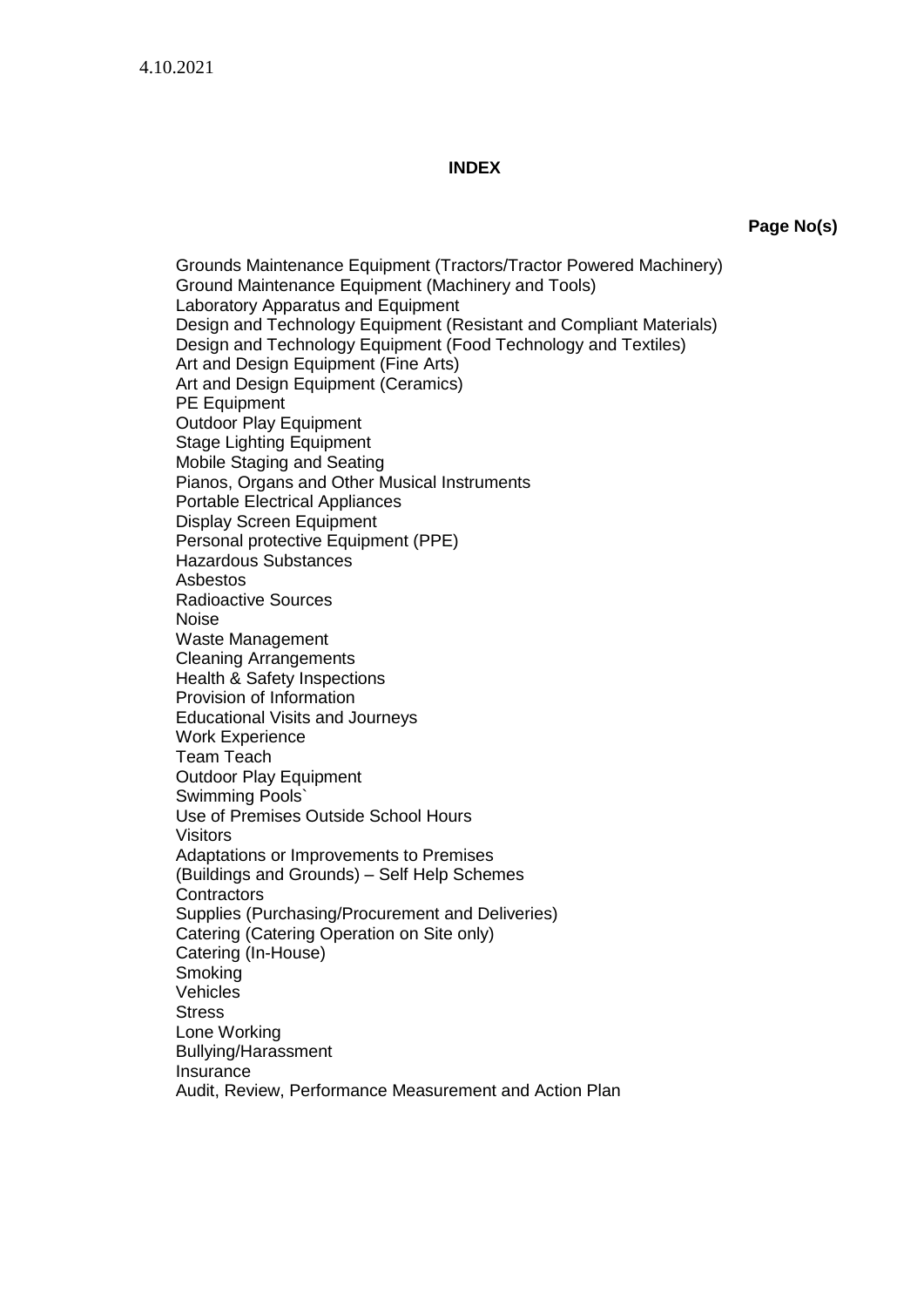# **Health & Safety Policy Statement**

# **Blossom House School**

# **1. STATEMENT OF INTENT**

Blossom House School will meet its responsibilities under the Health and Safety at Work Act and other health and safety legislation to provide safe and healthy working conditions for employees, and to ensure that their work does not adversely affect the health and safety of other people such as pupils, students, visitors and contractors. Details of how this will be done are given in this health and safety statement.

The school will ensure that effective consultation takes place with all employees on health and safety matters and that individuals are consulted before allocating particular health and safety functions to them.

Where necessary the school will seek specialist advice to determine the risks to health and safety in the establishment and the precautions required to deal with them.

The school will provide sufficient information and training in health and safety matters to all employees in respect to the risk to their health and safety.

The school requires the support of all staff to enable the maintenance of high standards of health and safety in all the schools activities.

This Statement includes a description of the establishment's organisation and its arrangements for dealing with different areas of risk. Details of how these areas of risk will be addressed are given in the arrangements section.

This policy covers Motspur Pk, Euston and Wimbledon.

Signed ……………………………………… Date…………….. Mrs J Burgess (Head Teacher)

Other sources of Health and Safety Information:-

- Risk Management Assessments
- **Education Visits Policy Document**
- Asbestos Log
- Legionella Risk Assessments
- Regulations for the Use of Vehicles
- Schools Extranet and intranet
- Schools Health and Safety information icon on computer
- Regular emails to staff and updates in meetings
- **Medication policy**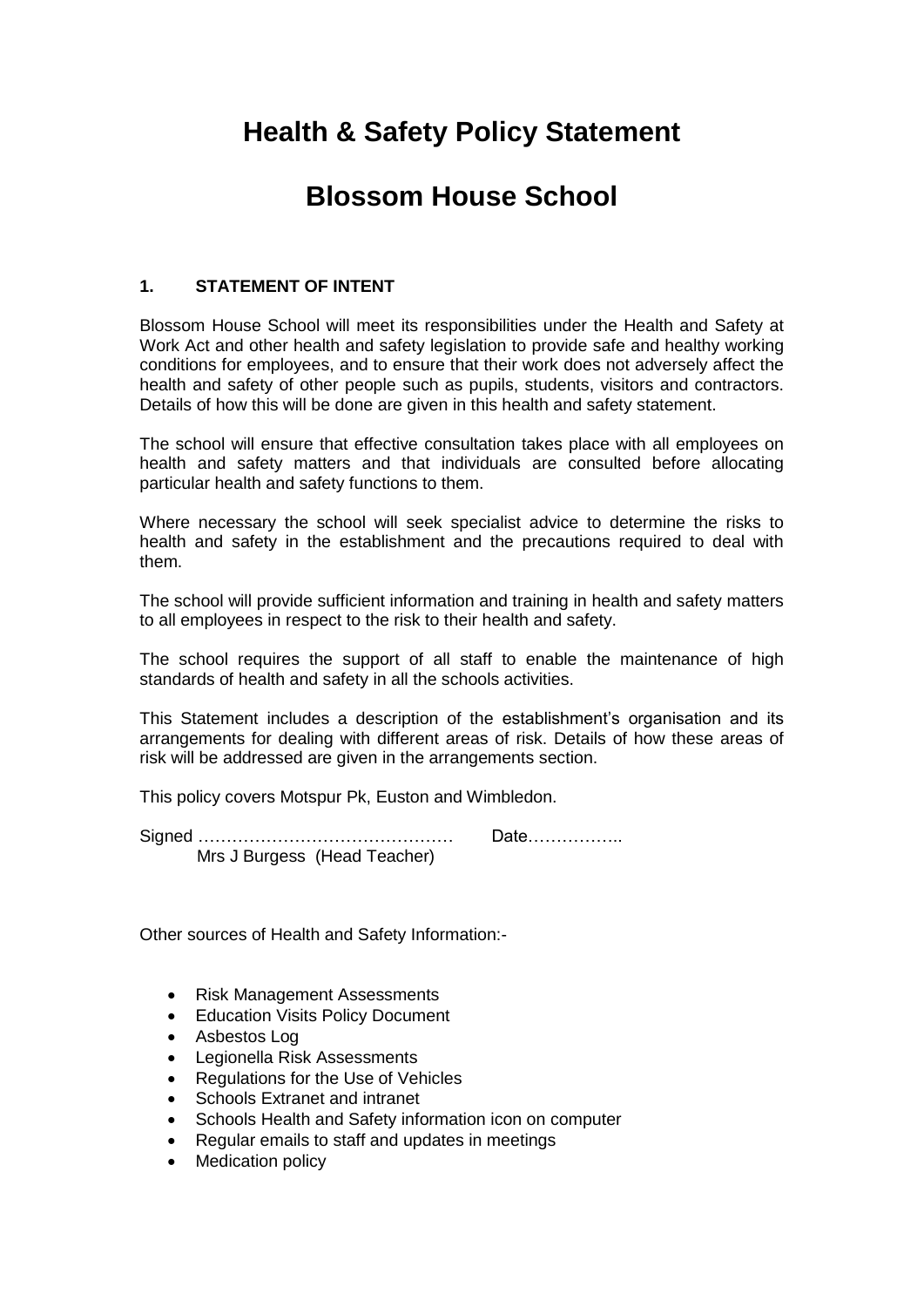## **2. ORGANISATION**

## **2.1 Responsibilities of the Head Teacher**

The Head Teacher is responsible for:

- Complying with the HSE and Department for Educations requirements and legal requirements;
- Formulating and ratifying the establishment's Health and Safety Statement and health and safety plan;
- Regularly reviewing health and safety arrangements (at least once annually ) and implementing new arrangements where necessary;
- Ensuring that the site and premises is maintained in a safe condition and that appropriate funding is allocated to this end from the school's delegated budget;
- Ensuring that risk assessments are made and recorded of all the schools work activities including those off site which could constitute a significant risk to the health and safety of employees or other persons;
- Ensuring that the statement and other relevant health and safety documentation is drawn to the attention of all employees;
- Prioritising action on health and safety matters where resources are required from the establishment's budget, seeking further advice where necessary and ensuring that action is taken;
- Seeking specialist advice on health and safety which the establishment may not feel competent to deal with;
- Promoting high standards of health and safety within the establishment;
- Active and reactive monitoring health and safety matters within the school including health and safety inspection reports and accident reports;

## **2.2 Responsibilities of the Director of Operations**

The Director of Operations is responsible for:

- Informing the leadership team of any health and safety issues and updates.
- The day to day management of health and safety matters in the establishment in accordance with the health and safety policy and ensuring the health and safety arrangements are carried out in practice;
- Ensuring that risk assessments are made and recorded of all the schools work activities including those off site which could constitute a significant risk to the health and safety of employees or other persons;
- Ensuring that heads of department carry out risk assessments for their associated areas;
- Ensuring that periodic (Term) health and safety inspections are carried out and a copy of the report is given to the headmistress;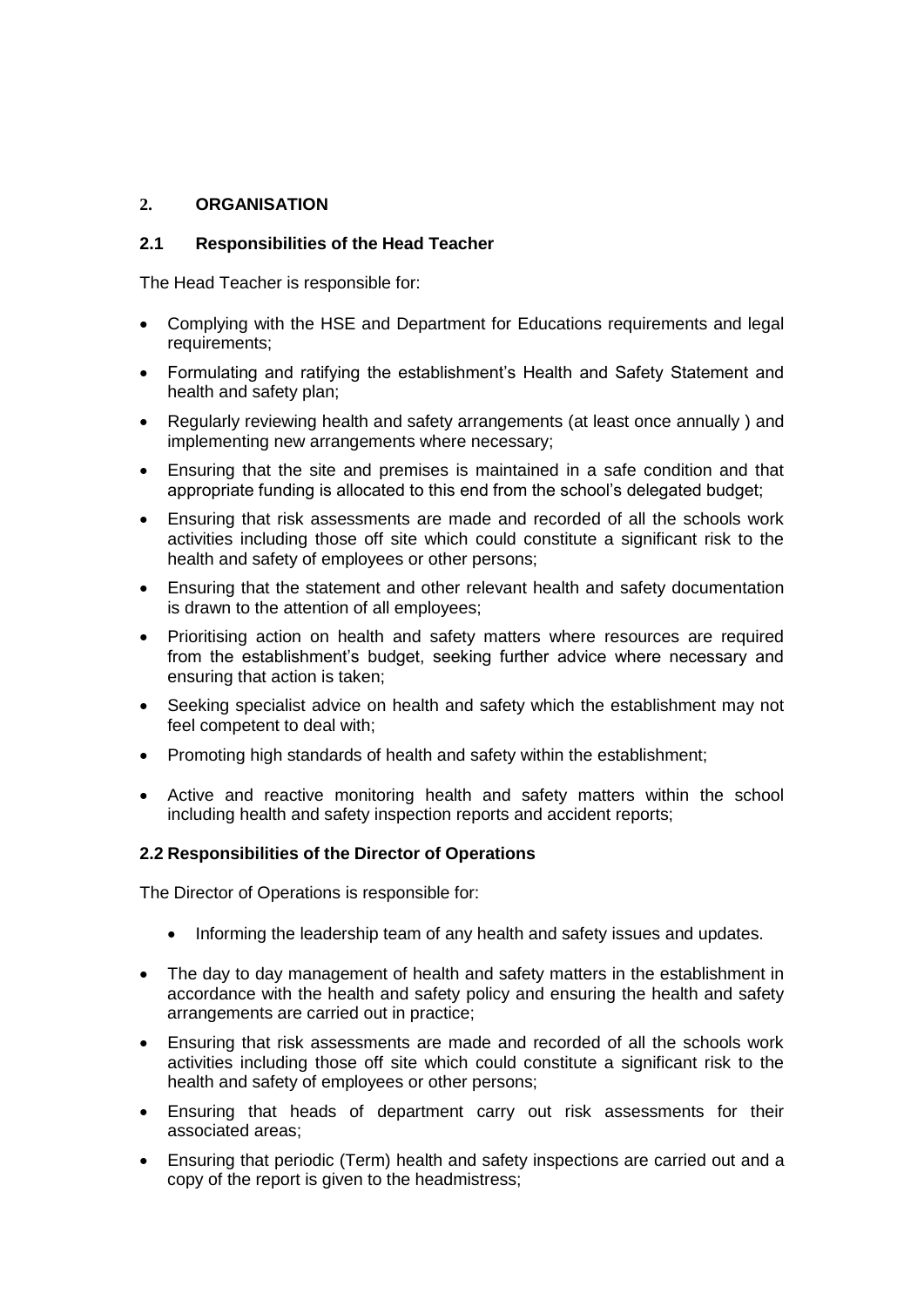- Ensuring that remedial action is taken following health and safety inspections;
- Ensuring that information received on health and safety matters is passed to the appropriate people;
- Identifying staff health and safety training needs and arranging for them to be provided;
- Attending the establishment's health and safety committee;
- Drawing up the establishments annual health and safety action plan;
- Monitoring purchasing and maintenance of equipment and materials and ensuring that it complies with current health and safety standards;
- Monitoring contractors and ensuring that only competent, approved contractors are engaged to work on the school site;
- Seeking specialist advice on health and safety matters where appropriate;
- Ensuring that a procedure is in place to deal safely with persons on the premises who may be under the influence of alcohol or drugs.

#### **Note**:

In the absence of the Director of Operations these responsibilities will be managed by the Headmistress and the leadership team.

#### **2.3 Responsibilities of the Health and Safety Co-ordinator (Director of Operations)**

Responsible to the Director of Operations for:

- Attending appropriate Health and Safety Training Courses to enable him/her to discharge his/her duties effectively;
- Promoting health and safety matters throughout the school and assisting the Head Teacher in the implementation of the School's Health and Safety Procedures;
- Ensuring that Health and Safety Handbooks and Asbestos Log are kept up to date;
- Ensuring that the correct accident reporting procedures are followed and that where appropriate accidents are investigated:
- Arranging termly health and safety inspections and ensuring follow up action is completed and that completed reports are sent to the Health and Safety Team;
- Ensuring appropriate procedures for authorisation of school visits is followed;
- Providing health and safety induction training for all staff;
- Keeping staff health and safety training records up to date;
- Ensuring that all statutory inspections are completed and records kept;
- Ensuring that emergency drills and procedures are carried out regularly and monitored for effectiveness;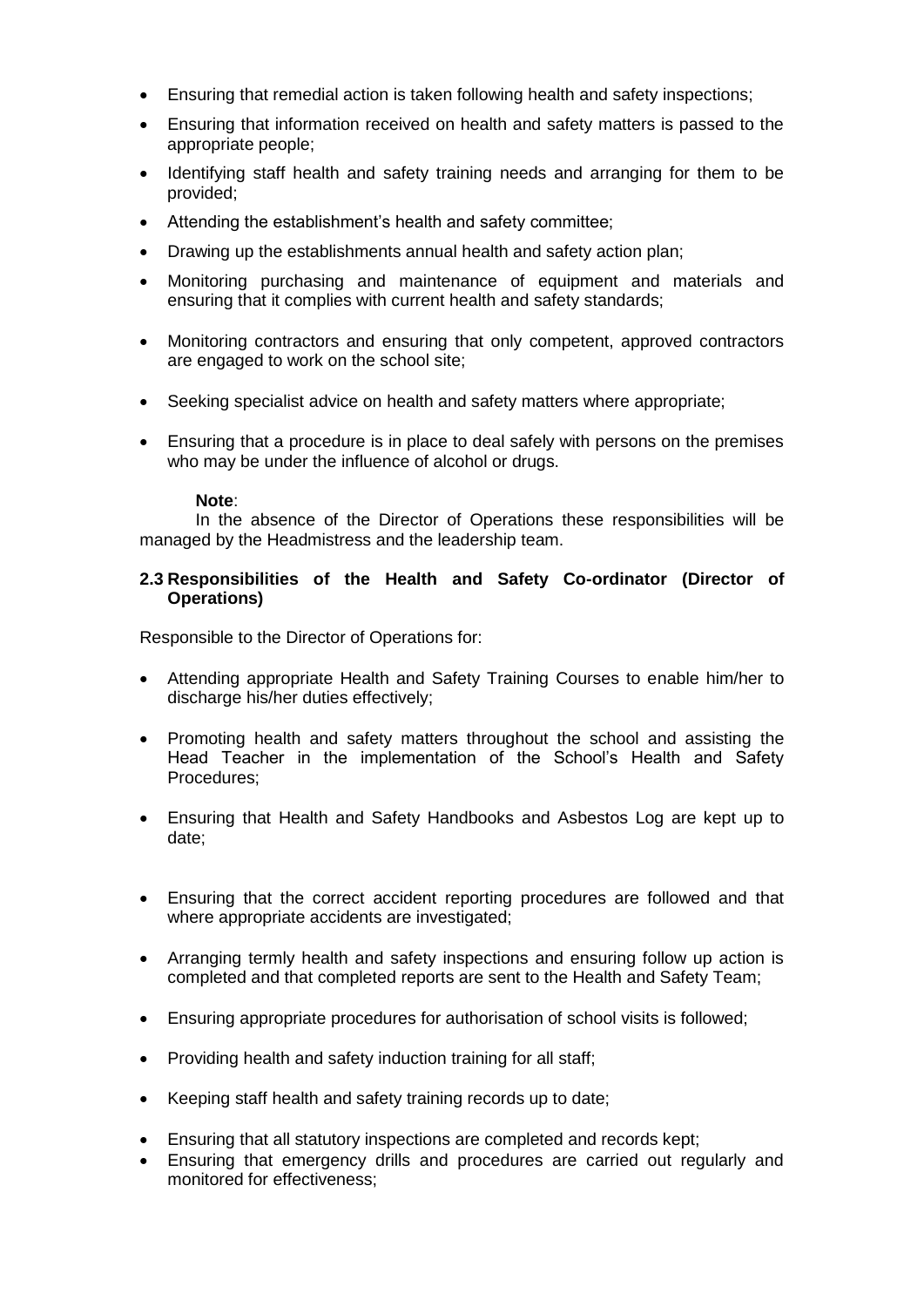• Monitoring contractors on site and ensuring they consult the asbestos log.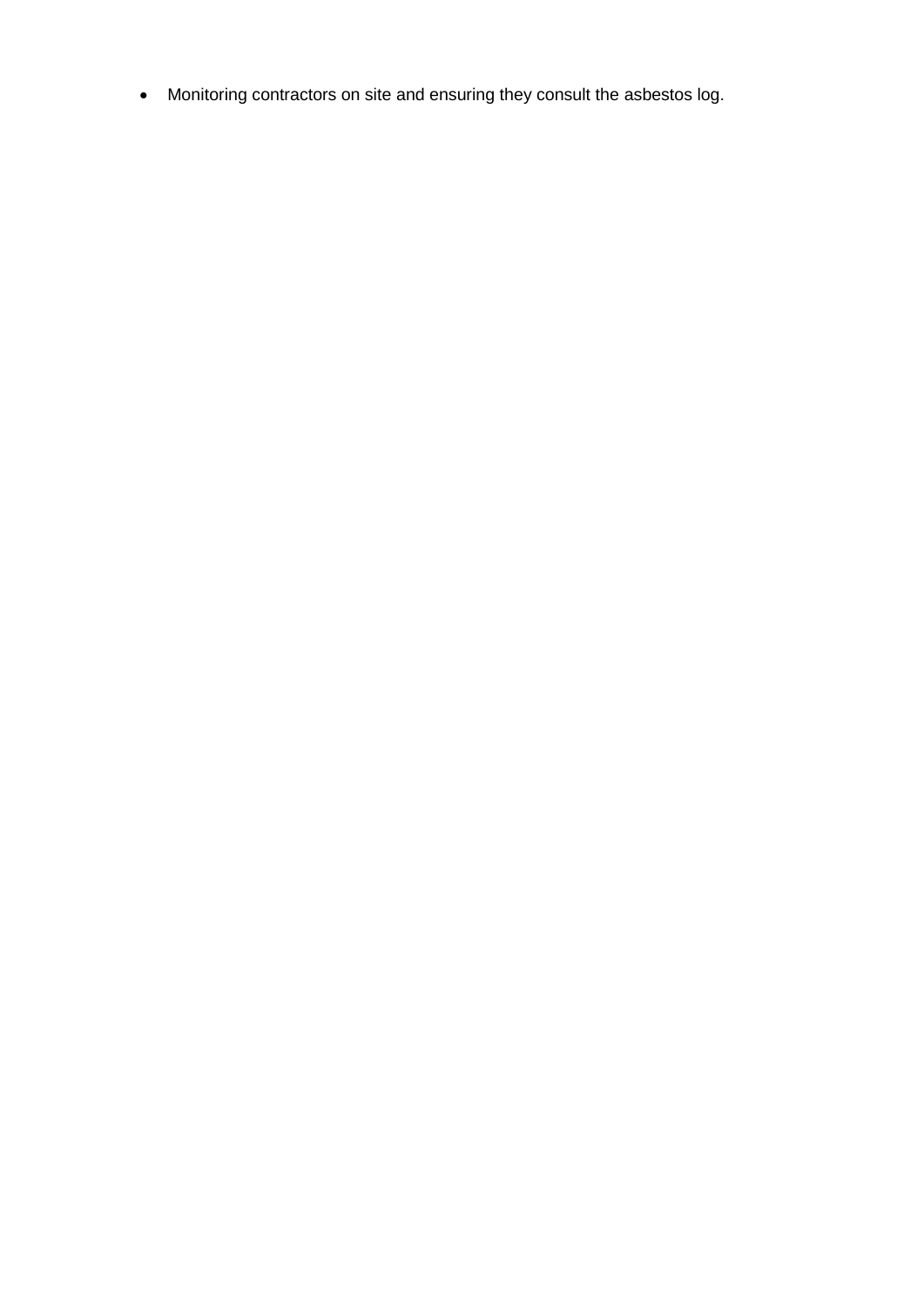# **2.4 Heads of Subject Departments/Subject Co-ordinators**

Heads of Department are responsible for:

- The day to day management of health and safety within their department in accordance with the health and safety policy;
- Drawing up and reviewing departmental policies, procedures and risk assessments regularly (at least once annually)
- Carrying out regular health and safety monitoring inspections of the department and making reports to the Director of Operations where appropriate;
- Ensuring follow up and remedial action is taken following health and safety inspections
- Arranging for the appropriate subject specific health and safety training to be provided to all staff within the department;
- Passing on health and safety information received to the appropriate people;
- Acting on health and safety reports from above and below in the hierarchy

#### **2.5 Responsibilities of all staff**

All staff employed at the establishment have responsibility to:

- take reasonable care for the health and safety of themselves and others when undertaking their work;
	- checking classrooms/work areas are safe;
	- checking equipment is safe before use;
	- ensuring safe working procedures are followed;
- co-operating with the Director of Operations and Head Teacher on all matters relating to health and safety by complying with the health and safety policy;
- not intentionally or recklessly interfering with or misusing any equipment or fittings provided in the interests of health safety and welfare;
- reporting immediately to their Head Teacher/ Director of Operations any serious or immediate danger;
- reporting to their Head Teacher/ Director of Operations any shortcomings in the arrangements for health and safety;
	- ensure that they only use equipment or machinery which they are competent to use or have been trained to use;
	- participating in health and safety inspections and the Health and Safety Committee where appropriate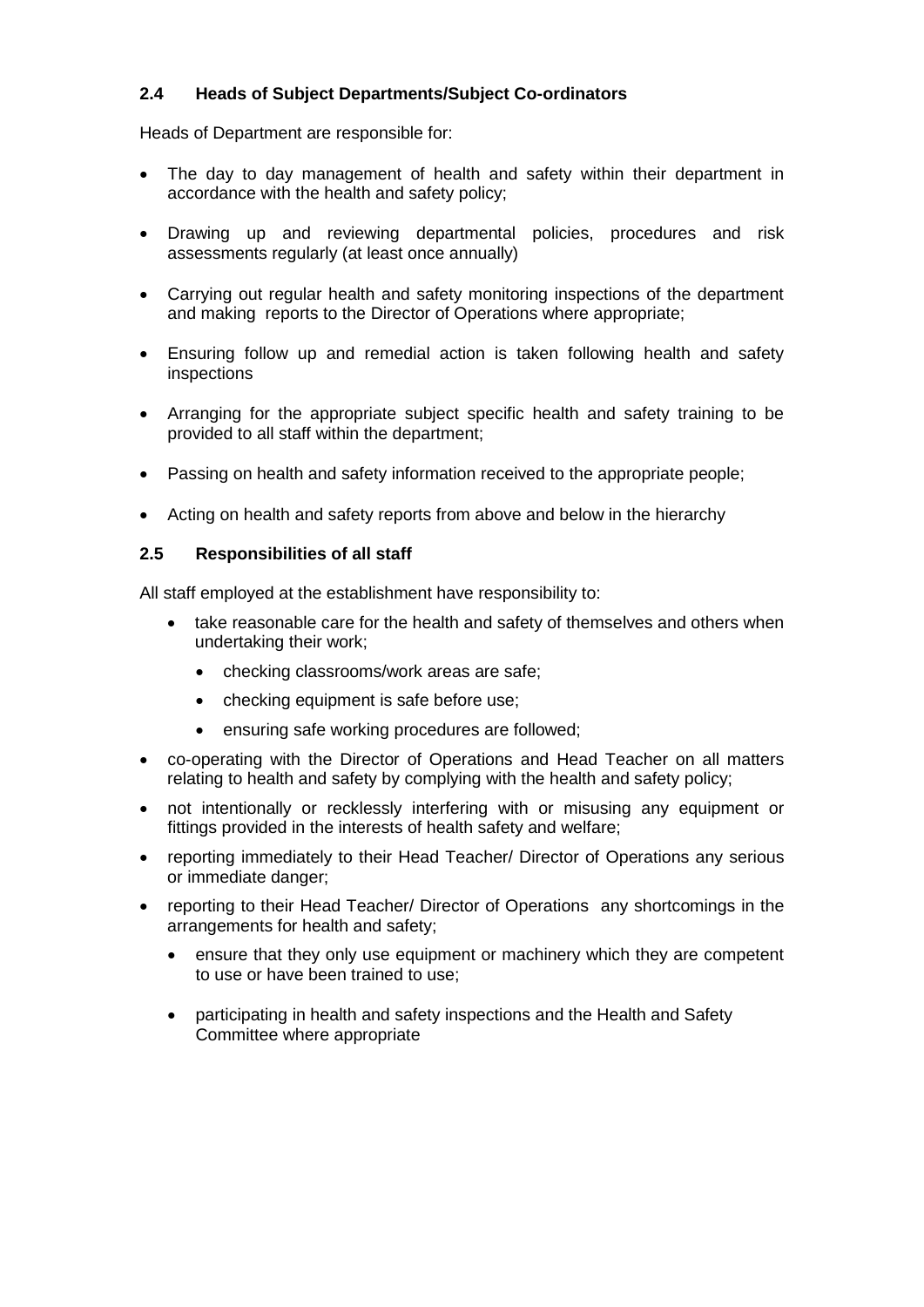# *ARRANGEMENTS*

| <b>Director of Operations</b>                                                                                                                            |                      |
|----------------------------------------------------------------------------------------------------------------------------------------------------------|----------------------|
| The Senior Member of Staff in the Establishment with<br>special responsibility for Health and Safety Matters<br>(Health and Safety)<br>Co-ordinator) is: | <b>James Stavert</b> |

## **Fire and Other Emergencies**

Emergency procedures covering a range of hazardous situations that may arise in the establishment information can be found in the following locations:

| Type of emergency procedure          | Location(s)                                    |
|--------------------------------------|------------------------------------------------|
| <b>Fire Evacuation Procedure</b>     | By all emergency exits, main entrance,         |
|                                      | health and safety file on computer             |
| <b>Bomb Alert</b>                    | Main front entrance and health and safety file |
|                                      | on computer                                    |
| Gas Leak                             | Main front entrance and health and safety file |
|                                      | on computer                                    |
| <b>Electrical Fault</b>              | Main front entrance and health and safety file |
|                                      | on computer                                    |
| Water                                | Main front entrance and health and safety file |
|                                      | on computer                                    |
| Storm or Flood Damage                | Main front entrance and health and safety file |
|                                      | on computer                                    |
| Persons Threatening Violence on Site | Main front entrance and health and safety file |
|                                      | on computer                                    |
| Dangerous Animal(s) on Site          | Main front entrance and health and safety file |
|                                      | on computer                                    |

The person who discovers the emergency will raise the alarm immediately by the most appropriate means and ensure that the Head Teacher, Director of Operations or in their absence, a member of the senior management team is informed immediately and that where appropriate the emergency services are summoned. He/she will liaise with the emergency services when they arrive and take advice from them.

| The person (and deputy) responsible for person for<br>ensuring and supervising (where appropriate) | <b>Person</b>                  | <b>Deputy</b>                 |
|----------------------------------------------------------------------------------------------------|--------------------------------|-------------------------------|
| The controlled evacuation of people from the building or on<br>the site to a place of safety,      | All<br>members of<br>staff     | All<br>members of<br>staff    |
| summoning of the emergency services (automatically notified<br>via Yeoman                          | <b>James</b><br><b>Stavert</b> | <b>Kelly Todd</b>             |
| <b>Euston</b>                                                                                      | <b>Shirley</b><br>Padden       | <b>Tom</b><br><b>Richards</b> |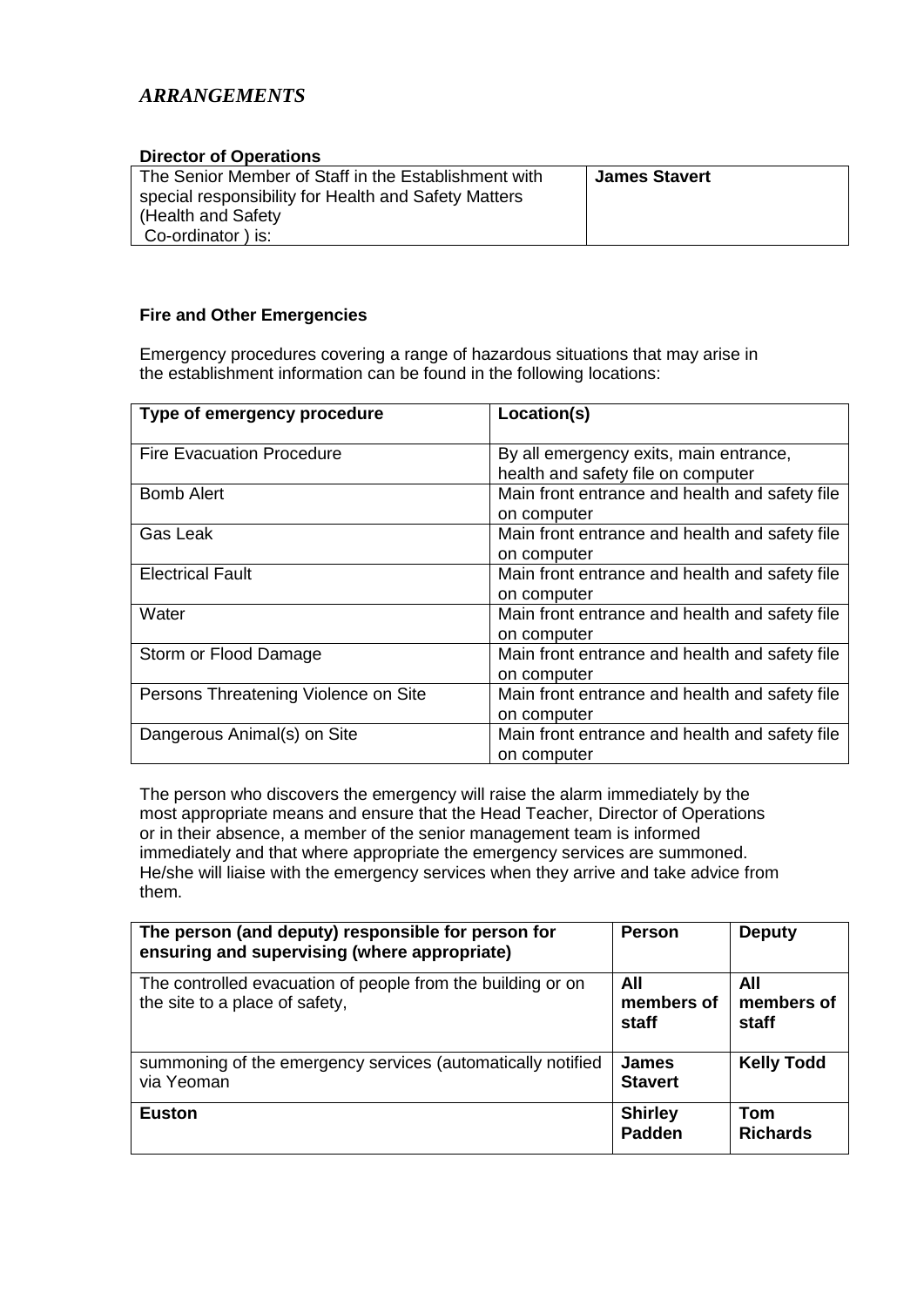| Wimbledon                                                                                                  | <b>Christine</b>                        | <b>Nicola</b><br><b>Masefield</b>  |
|------------------------------------------------------------------------------------------------------------|-----------------------------------------|------------------------------------|
| that a roll call is taken at the assembly point                                                            | <b>Kelly Todd</b>                       | <b>Clare Watts</b>                 |
| that no-one attempts to re-enter the building until the all clear<br>is given by the emergency services is | Group<br>Leaders,<br><b>Clare Watts</b> | <b>Acting</b><br>Group<br>Leaders. |

## *Note: The priorities are as follows:*

- *to ensure the safety of all persons people, their removal from danger, their care and the application of first aid and medical treatment where appropriate;*
- *to call the emergency services when appropriate;*
- *to safeguard the premises and equipment, if this is possible without putting persons at risk.*

| The person responsible for arranging, recording and |               |
|-----------------------------------------------------|---------------|
| monitoring fire drills at least once per term is:   | James Stavert |

| The Headmistress will be advised of emergency telephone<br>numbers for use if an emergency occurs out of office hours | <b>James Stavert</b> |
|-----------------------------------------------------------------------------------------------------------------------|----------------------|
| by:                                                                                                                   |                      |

| Details of the locations of all hazardous and flammable<br>substances on site in case of emergency are kept: | <b>First Copy: On the</b><br><b>Computer system under</b><br><b>Health and safety</b> |
|--------------------------------------------------------------------------------------------------------------|---------------------------------------------------------------------------------------|
|                                                                                                              | <b>Second Copy: Under file</b><br>panel                                               |

| The competent person responsible for carrying out and  | ASSESCO- Adrian Omerod |
|--------------------------------------------------------|------------------------|
| updating the fire risk assessment for the premises is: |                        |

## **Fire Prevention and Detection Equipment Arrangements**

The person(s) responsible for initiating the test of the following fire safety systems and completing the record sheets:

| System                           | <b>Location of Test Records</b>                              | Person Responsible                            |
|----------------------------------|--------------------------------------------------------------|-----------------------------------------------|
| Fire Alarm                       | Director of Operations Office<br>in front entrance of School | <b>James Stavert / CRL</b><br><b>Security</b> |
| <b>Emergency Lighting System</b> | Director of Operations Office<br>in front entrance of School | <b>James Stavert/ CRL</b><br><b>Security</b>  |
| <b>Smoke Detection System</b>    | Director of Operations Office<br>in front entrance of School | <b>James Stavert/ CRL</b><br><b>Security</b>  |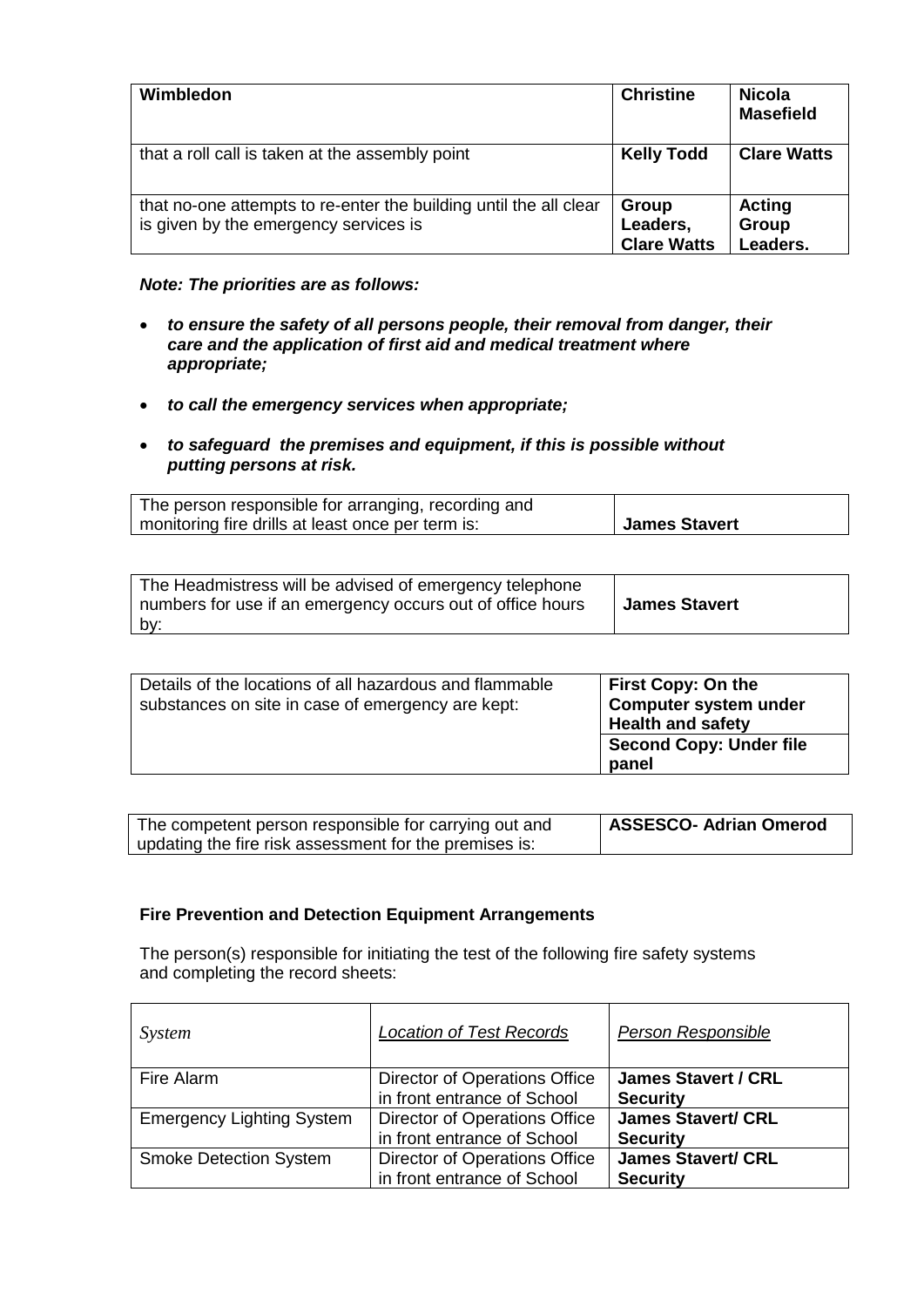| The approved contractor responsible for conducting the<br>annual test of fire fighting equipment inspection and<br>maintenance is: | <b>Name: CRL Security</b>        |
|------------------------------------------------------------------------------------------------------------------------------------|----------------------------------|
|                                                                                                                                    | Telephone Number<br>075957419832 |

#### **Locations of Main Service Isolation Points**

The locations of the positions of all main service isolation points are as follows:

| <b>SERVICE-MOTSPUR</b> | <b>LOCATION OF ISOLATION POINT DETAILS</b>  |
|------------------------|---------------------------------------------|
| Water                  | On pavement at front of school 3 stop cocks |
| Electricity            | At far end of playground in small building  |
| Gas                    | In underground car park                     |

| <b>SERVICE WIMBLEDON</b> | <b>LOCATION OF ISOLATION POINT DETAILS</b>                 |  |
|--------------------------|------------------------------------------------------------|--|
| Water                    | On pavement at front of house. Hall in womans toilet       |  |
| Electricity              | <b>Understairs front room</b>                              |  |
|                          |                                                            |  |
| Gas                      | <b>Understairs front room</b>                              |  |
| <b>SERVICE EUSTON</b>    | <b>LOCATION OF ISOLATION POINT DETAILS</b>                 |  |
| Water                    | On pavement at front of the school Aldenham Street         |  |
| Electricity              | External boiler room. Located front of school Aldenham     |  |
|                          | <b>Street</b>                                              |  |
| Gas                      | In External boiler room. Located front of school Aldenham  |  |
|                          | Street. Another shut off in cleaning cupboard outside hall |  |
|                          | lower floor                                                |  |

#### **Accident, Dangerous Occurrence, Violent Incident and Near Miss Reporting and Investigation**

Some accidents and near misses are reportable to the health and safety executive under RIDDOR and to OFSTED. (See end of policy and First Aid, Medical Conditions and Medication Policy)

Any employee who witnesses an accident, dangerous occurrence, verbal abuse or actual or threatened violence or near miss, or to whom one is reported, will make an entry in the accident report book, behaviour log or incident book as soon as possible after the event:

Accident book(s) are kept by the following people at the location(s) specified:

| Location of Accident Book, behaviour log   Person in Charge of Accident, incident<br>and incident book | <b>Book</b>       |
|--------------------------------------------------------------------------------------------------------|-------------------|
| School admin system                                                                                    | <b>Admin Team</b> |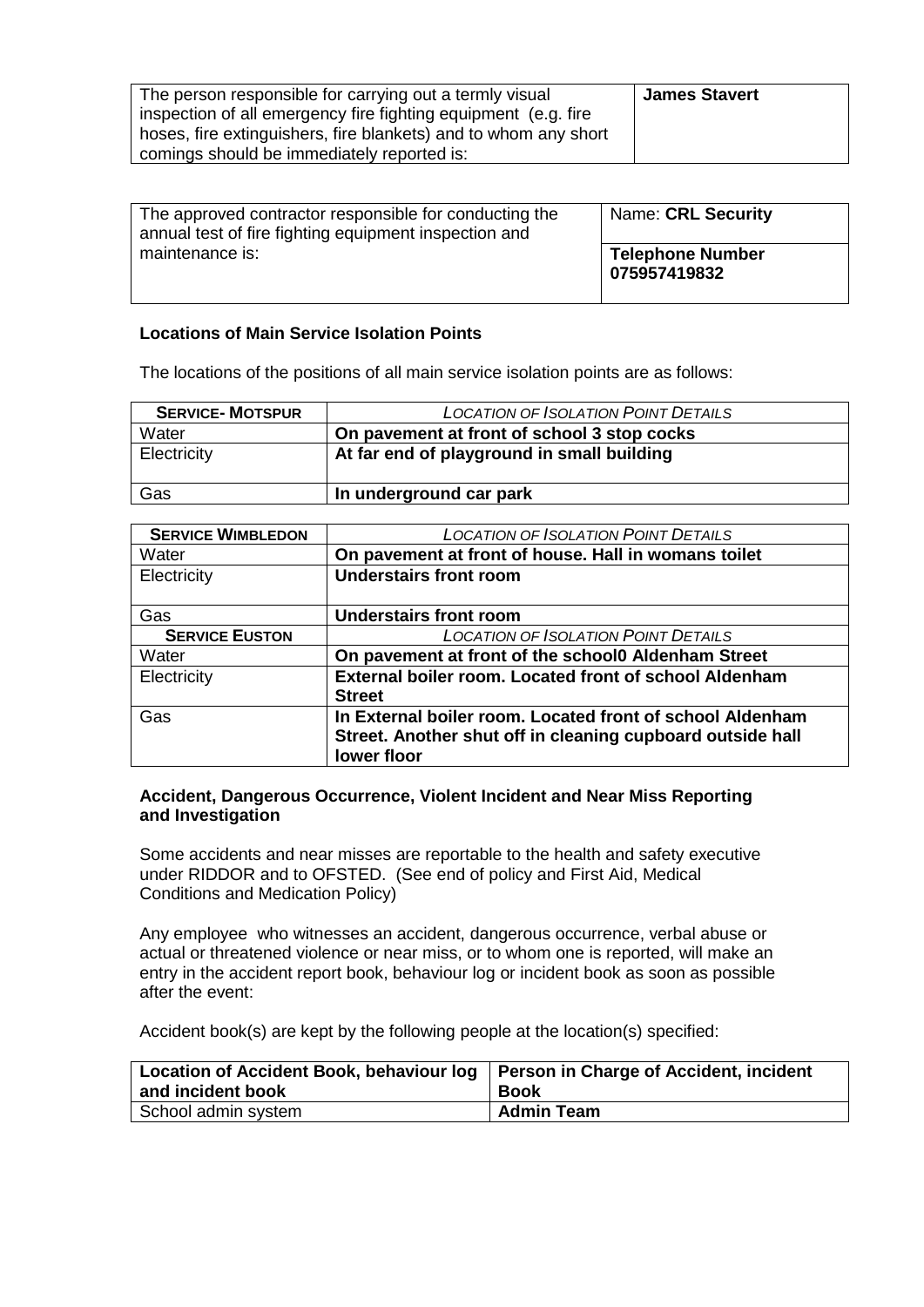| Accident reports should be drawn to the<br>attention of and counter-signed by the Head | Director of Operations: James Stavert                |
|----------------------------------------------------------------------------------------|------------------------------------------------------|
| of Operations                                                                          | In case of absence: Joanna Burgess<br>(Headmistress) |

| The person responsible for monitoring accidents and | <b>James Stavert</b> |
|-----------------------------------------------------|----------------------|
| incidents to identify trends and patterns is:       |                      |

Where accidents are found to be caused by faulty plant, equipment, premises or unsafe systems of work action must be taken to remove or isolate the hazard and warn people until the necessary modifications or repairs can be made. The following staff are the key first aiders and trained to carry out first aid at work (school level)

The extension numbers if appropriate) of current first aiders are found on the first aid icon on all computer desktops and by help can be called by pressing the First Aid button on any phone.

| <b>Display Point</b>       |
|----------------------------|
| Main School Office         |
| Nursery main entrance wall |

| The person responsible for ensuring first aid qualifications   James Stavert |  |
|------------------------------------------------------------------------------|--|
| are maintained is:                                                           |  |

| The person responsible for ensuring that first aid cover is $\Box$ James Stavert |  |
|----------------------------------------------------------------------------------|--|
| provided for staff working out of normal school hours is:                        |  |

First aid boxes and first aid record books are kept at the following points in the school.

| <b>Location of First Aid Box(es)</b> | <b>First Aid Record</b> |
|--------------------------------------|-------------------------|
| <b>Main Office</b>                   | On Schoolpod system     |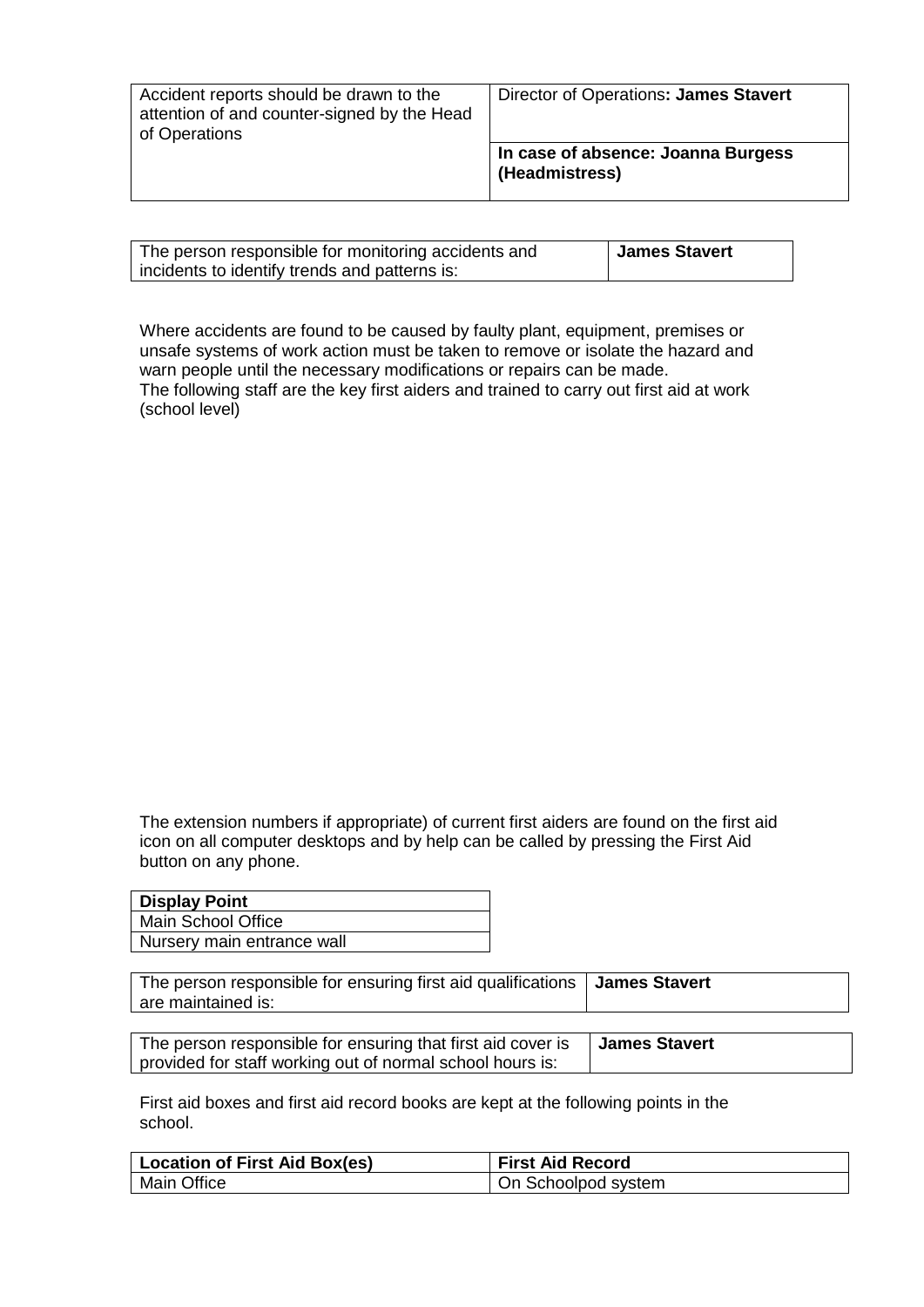Travelling first aid boxes are kept at the following points in the school.

| Location of Travelling First Aid Box |
|--------------------------------------|
| <b>Main Offices</b>                  |
| <b>Minibuses</b>                     |

| A termly check on the location and contents of all first aid boxes<br>will be made by. | Sonia Kerslake-<br><b>Motspur</b><br><b>Shirley Padden- Euston</b><br><b>Christine Smith-</b><br>Wimbledon |
|----------------------------------------------------------------------------------------|------------------------------------------------------------------------------------------------------------|
| Use of first aid materials and deficiencies should be reported to:                     | <b>Sonia Kerslake-</b>                                                                                     |

| who is responsible for their replenishment. | Mostpur                       |
|---------------------------------------------|-------------------------------|
|                                             |                               |
|                                             | <b>Shirley Padden- Euston</b> |
|                                             | <b>Christine Smith-</b>       |
|                                             | Wimbledon                     |

| The address and telephone number of the nearest<br>hospital with accident and emergency facilities is: | <b>Kingston Hospital: Emergency</b><br>only 999<br>Tel: 020 8546 7711<br>Fax: 020 8547 2182 |
|--------------------------------------------------------------------------------------------------------|---------------------------------------------------------------------------------------------|
|                                                                                                        | <b>Galsworthy Rd.</b><br><b>Kingston-upon-Thames</b><br><b>Surrey KT2 7QB</b>               |

# **Administration of Medicines**

| The person responsible for dealing with the<br>administration of medicines in accordance with the<br>Supporting Pupils with Medical Needs in Schools<br>Document, including keeping records of parental<br>permission, keeping medicines secure, keeping<br>records of administration, and safely disposing of | <b>Motspur Pk: First: Sonia Kerslake</b><br><b>Nursery: Lynn Powick</b><br><b>Euston: Shirley Padden</b><br><b>Wimbledon: Christine Smith</b> |
|----------------------------------------------------------------------------------------------------------------------------------------------------------------------------------------------------------------------------------------------------------------------------------------------------------------|-----------------------------------------------------------------------------------------------------------------------------------------------|
| medicines which are no longer required is:                                                                                                                                                                                                                                                                     | <b>Second: Kelly Todd</b><br><b>Nursery: Lynn Powick</b>                                                                                      |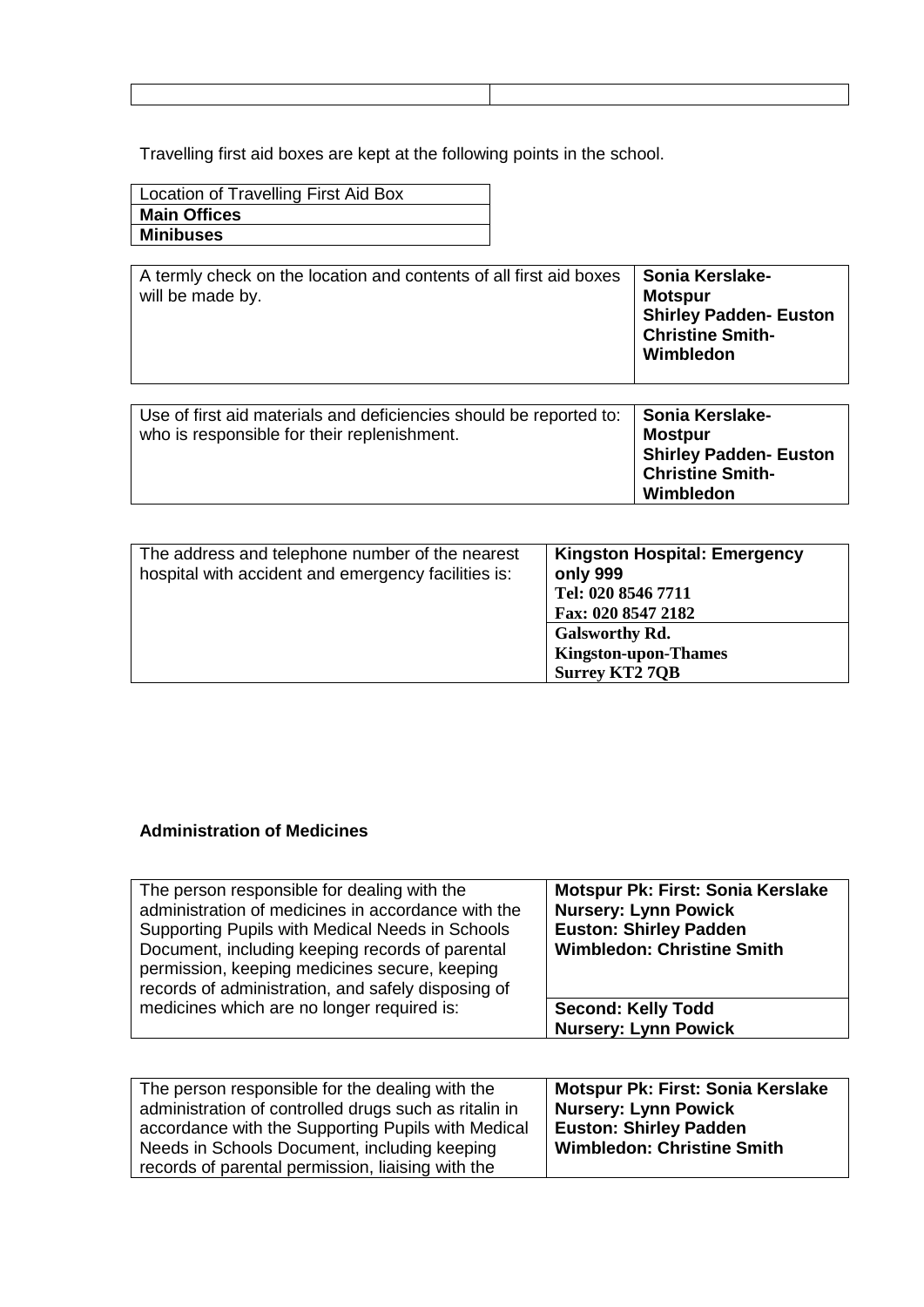| providing pharmacist, keeping medicines secure,     | <b>Second: Kelly Todd</b> |
|-----------------------------------------------------|---------------------------|
|                                                     |                           |
| keeping records of administration, and safely       |                           |
| disposing of medicines which are no longer required |                           |
| IS:                                                 |                           |

# **Asthma Inhalers**

| The person responsible for the supervision and storage where<br>appropriate of asthma inhalers is: | <b>Motspur Pk: First:</b><br>Sonia Kerslake<br><b>Nursery: Lynn Powick</b><br><b>Euston: Shirley Padden</b><br><b>Wimbledon: Christine</b><br><b>Smith</b> |
|----------------------------------------------------------------------------------------------------|------------------------------------------------------------------------------------------------------------------------------------------------------------|
|----------------------------------------------------------------------------------------------------|------------------------------------------------------------------------------------------------------------------------------------------------------------|

**(see also First Aid, Medical Conditions and Medication Policy)**

# **Risk Assessment- (See Risk Assessment Policy)**

| The person responsible for carrying out a general survey of<br>the school's work activities including extra-curricular, extra-<br>mural activities, work carried out by contractors or<br>volunteers on site, identifying hazards and ensuring risk<br>assessment are produced and appropriately communicated | <b>James Stavert</b>                          |
|---------------------------------------------------------------------------------------------------------------------------------------------------------------------------------------------------------------------------------------------------------------------------------------------------------------|-----------------------------------------------|
| is:<br>For all educational visits and any on site activities that may<br>have a potential risk a risk assessment should be carried<br>out by that member of staff. I copy should be submitted to<br>the Director of Operations before the activity or trip goes<br>ahead.                                     | Person carrying out the<br>activity or visit. |

# **Maintenance of Site, Premises, House Keeping and Hazard Reporting**

| All employees must report any hazards that could be a<br>cause of serious or imminent danger, eg damaged electrical<br>sockets, broken windows, suspected gas leaks, wet or<br>slippery floors immediately, by telephone to the<br>maintenance team. | <b>James Stavert</b>                                                    |
|------------------------------------------------------------------------------------------------------------------------------------------------------------------------------------------------------------------------------------------------------|-------------------------------------------------------------------------|
| Staff should use Smartsafe to record and log any issues<br>with the premises.                                                                                                                                                                        | Smartsafe will then email<br>James Stavert and the<br>maintenance team. |

| The person responsible for initiating a risk assessment of<br>hazards identified and any remedial action decided upon is: | <b>James Stavert</b> |
|---------------------------------------------------------------------------------------------------------------------------|----------------------|
|---------------------------------------------------------------------------------------------------------------------------|----------------------|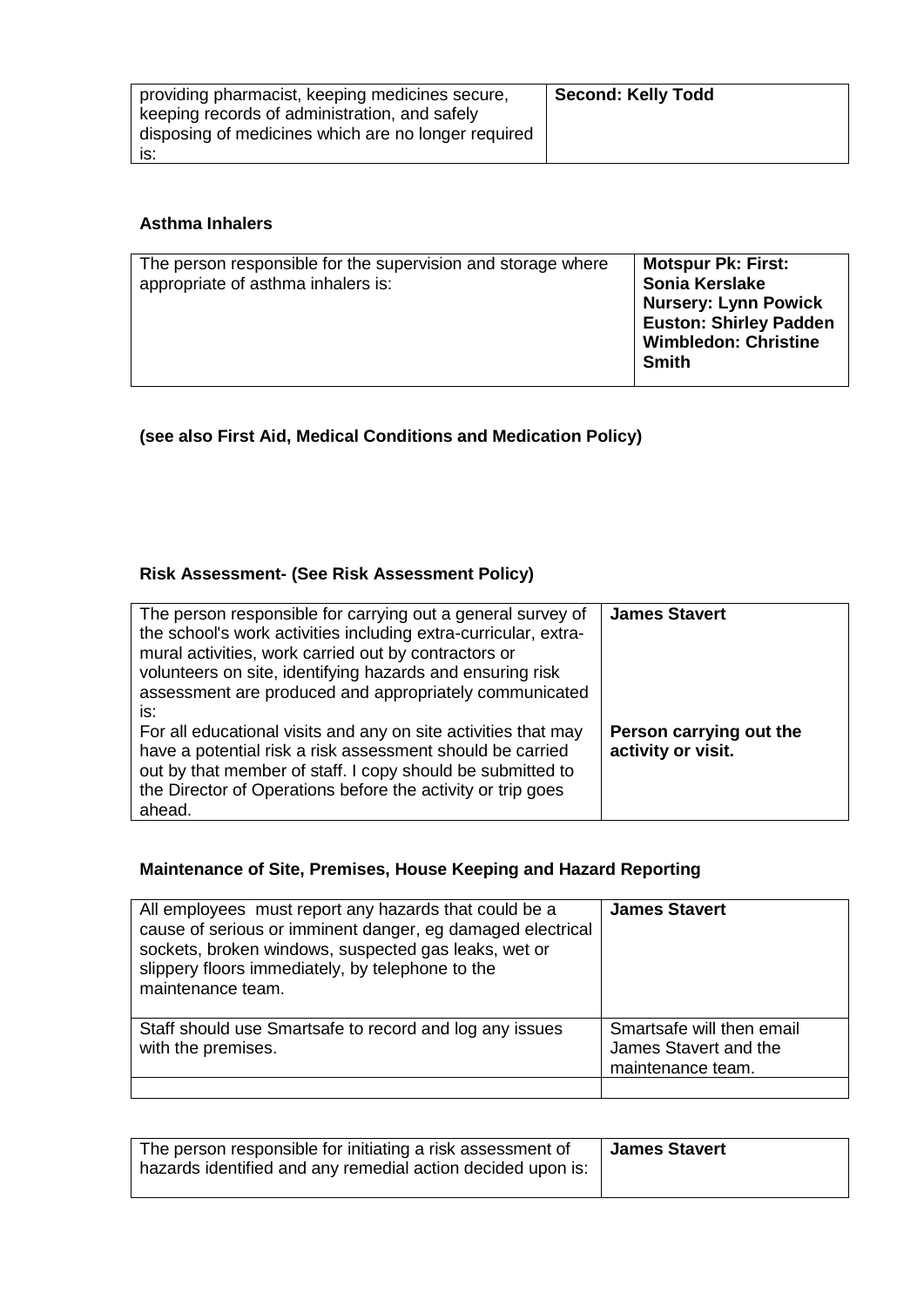## **House Keeping and Disposal of Waste**

Rubbish awaiting collection must never be left where it obstructs escape routes or could aid the production and spread of fire and smoke.

| The person who should be contacted if circulation routes are | <b>James Stavert</b> |
|--------------------------------------------------------------|----------------------|
| obstructed by rubbish is:                                    |                      |

All staff are responsible for ensuring the good house keeping of their own workrooms, for example, offices, laboratories, workshops, art studios, drama studios and related storage areas.

| When rubbish needs to be disposed of it should be left by the | (Cleaning staff will |
|---------------------------------------------------------------|----------------------|
| appropriate bins in the room                                  | arrange for its safe |
|                                                               | disposal).           |

| The person responsible for the safe disposal of any <i>hazardous</i>   Colin Amory |  |
|------------------------------------------------------------------------------------|--|
| substances or special wastes is (science department)                               |  |

## **Repairs and Maintenance**

| A person encountering any damage or wear and tear of the    | <b>James Stavert</b> |
|-------------------------------------------------------------|----------------------|
| premises which may constitute a hazard should report it to: |                      |
| by means of the hazard reporting procedure                  |                      |

| Defective furniture should be taken out of use immediately | <b>James Stavert</b> |
|------------------------------------------------------------|----------------------|
| and reported to:                                           |                      |
| who will arrange for its replacement or repair             |                      |

| The person responsible for ordering repairs which are the | <b>James Stavert</b> |
|-----------------------------------------------------------|----------------------|
| school's responsibility is:                               |                      |
|                                                           |                      |

# **Premises Security**

| The responsible for unlocking and locking the building,<br>arming and disarming security alarms etc is: | First person in the premises                            |
|---------------------------------------------------------------------------------------------------------|---------------------------------------------------------|
|                                                                                                         | Last person to leave usually<br>cleaner or headmistress |
| The person(s) who has/have been trained to deal safely                                                  | <b>First: Joanna Burgess</b>                            |
| with burglar alarm call outs is/are                                                                     | <b>Second: James Stavert</b>                            |
|                                                                                                         |                                                         |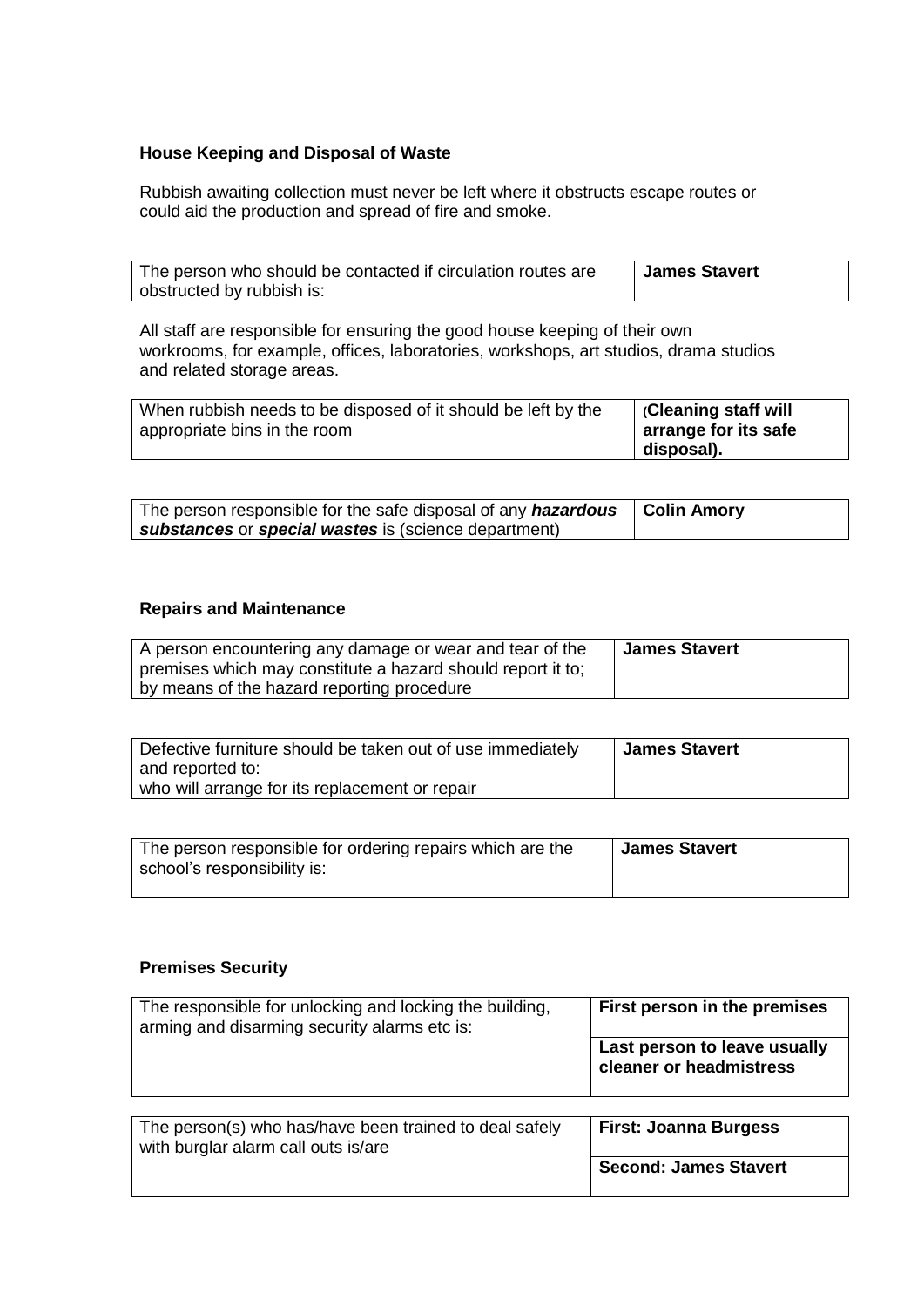# **Severe Weather**

| During periods of severe weather, arrangements for       | <b>James Stavert</b> |
|----------------------------------------------------------|----------------------|
| maintaining safe access to, from and within the premises |                      |
| (e.g. clearing snow and ice) will be determined by:      |                      |

# **Health and Safety Training**

| The person responsible for drawing to the attention of all | <b>James Stavert</b> |
|------------------------------------------------------------|----------------------|
| employees the following health and safety matters as part  |                      |
| of their induction training is:                            |                      |

- Health and Safety Policies: Departmental, and School.
- Health and Safety Handbook
- Risk Management Handbook
- Codes of Safe Practice and Guidance
- Education Visits Policy Document
- Premises Asbestos Log
- Risk Assessment
- Fire and other Emergency Arrangements
- Accident Reporting Arrangements
- First Aid Arrangements
- Safe Use of Work Equipment
- Procures for Hazardous Substances
- Good Housekeeping, Waste Disposal and Cleaning Arrangements
- Hazard Reporting and Maintenance Procedures
- Special Hazards/Responsibilities Associated with their Work Activity

| The person responsible for co-ordinating the provision of the<br>health and safety training needs of teaching staff in<br>consultation with their line managers and the employees<br>concerned is: | <b>James Stavert</b> |
|----------------------------------------------------------------------------------------------------------------------------------------------------------------------------------------------------|----------------------|
|----------------------------------------------------------------------------------------------------------------------------------------------------------------------------------------------------|----------------------|

| The person responsible for co-ordinating the provision of the | <b>James Stavert</b> |
|---------------------------------------------------------------|----------------------|
| health and safety training needs of support staff in          |                      |
| consultation with their line managers is:                     |                      |

| The person responsible for compiling and implementing the | <b>James Stavert</b> |
|-----------------------------------------------------------|----------------------|
| school's annual health and safety training plan is:       |                      |
|                                                           |                      |

| The person responsible for reviewing the effectiveness of<br>health and safety training is: | <b>James Stavert</b> |
|---------------------------------------------------------------------------------------------|----------------------|
|                                                                                             |                      |
|                                                                                             |                      |

| The person responsible for keeping records of training and<br>certification for the use of hazardous machinery such as<br>woodworking machinery, etc is (when we install it) | James Stavert<br><b>Ollie Wells</b> |
|------------------------------------------------------------------------------------------------------------------------------------------------------------------------------|-------------------------------------|
|                                                                                                                                                                              |                                     |

| Employees who feel that they have need for health and            | <b>James Stavert</b> |
|------------------------------------------------------------------|----------------------|
| safety training of any kind should notify in writing or by email |                      |
| the contact person who is:                                       |                      |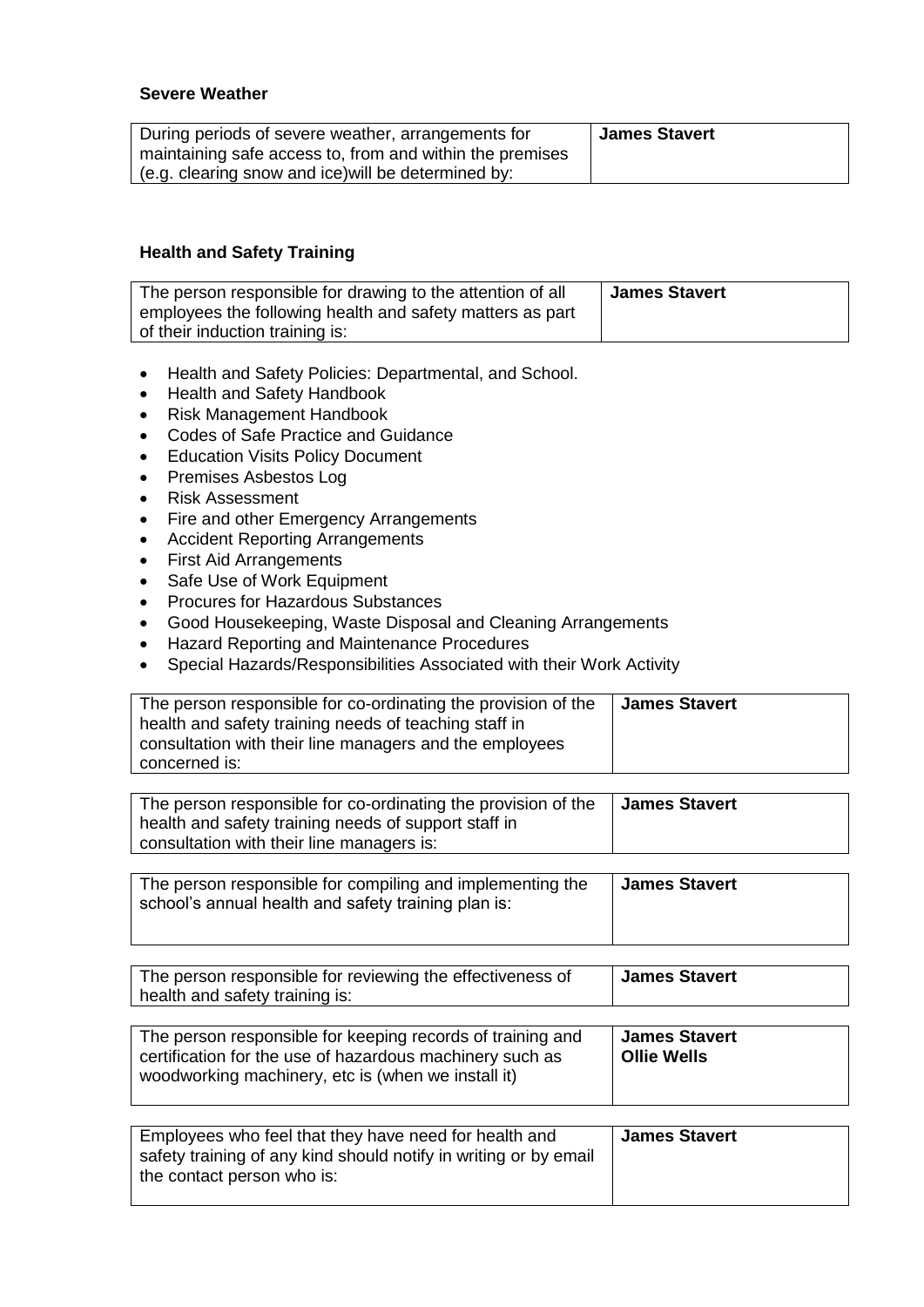#### **Manual Handling of Loads**

#### Manual Handling of Objects

| The person(s) responsible for identifying hazardous manual<br>handling activities involving objects is and arranging for their<br>elimination or risk assessment is: | <b>James Stavert</b> |
|----------------------------------------------------------------------------------------------------------------------------------------------------------------------|----------------------|
| The person reaponsible for menitoring the octobe of monual                                                                                                           | $l$ amaa Ciavaut     |

The person responsible for monitoring the safety of manual handling activities is: **James Stavert**

#### Manual Handling of People

| The person responsible for identifying hazardous manual<br>handling activities involving people and arranging for their<br>elimination or risk assessment is: | <b>Harriet Palmer and</b><br><b>Clementine Tuner Powell</b><br>(Secondary). Annerie<br><b>Shepherd</b>          |
|---------------------------------------------------------------------------------------------------------------------------------------------------------------|-----------------------------------------------------------------------------------------------------------------|
| The load assessors for the moving and handling of people are:                                                                                                 | <b>Harriet Palmer (Primary)/</b><br><b>Clementine Tuner Powell</b><br>(Secondary) ). Annerie<br><b>Shepherd</b> |

## **Work Equipment**

#### **SPECIFIC RISKS**

The following equipment has been identified as likely to involve a specific risk to health and safety and its use, inspection and repair is therefore restricted to: -

#### **Access Equipment**

#### Tower Scaffolds

| Person responsible for selection, inspection, maintenance,<br>training, supervision, safe use and risk assessment is: | <b>James Stavert</b>                           |
|-----------------------------------------------------------------------------------------------------------------------|------------------------------------------------|
| Person(s) authorised to operate and use is/are:                                                                       | <b>James Stavert</b><br><b>Stewart Rolland</b> |

## Ladders

| Person responsible for selection, inspection, maintenance, training, James Stavert |                        |
|------------------------------------------------------------------------------------|------------------------|
| Supervision, safe use and risk assessment is:                                      |                        |
| Person(s) authorised to use is/are:                                                | <b>James Stavert</b>   |
|                                                                                    | <b>Stewart Rolland</b> |
|                                                                                    | <b>Kye Bowman</b>      |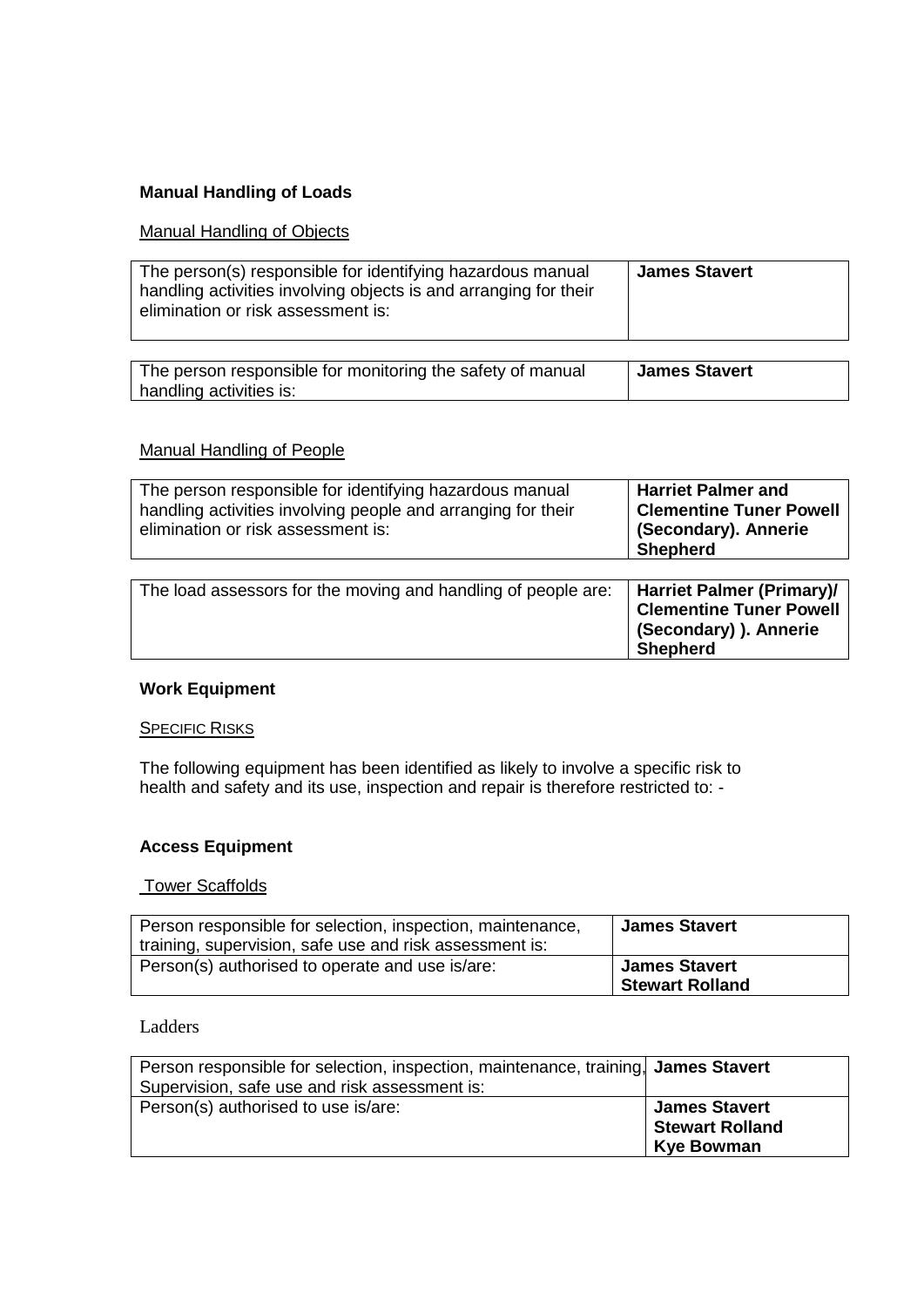## **Stepladders**

| Person responsible for selection, inspection, maintenance,<br>training, Supervision, safe use and risk assessment is: | <b>James Stavert</b>                                                                      |
|-----------------------------------------------------------------------------------------------------------------------|-------------------------------------------------------------------------------------------|
| Person(s) authorised to use is/are:                                                                                   | <b>James Stavert</b><br><b>Mike Dupree</b><br><b>Stewart Rolland</b><br><b>Kye Bowman</b> |

#### **Manual Handling Equipment**

This includes equipment used for the manual handling of loads and equipment used for the manual handling of people.

| The person responsible for ensuring that sack barrows, flat- | <b>James Stavert</b> |
|--------------------------------------------------------------|----------------------|
| bed trolleys etc are maintained in a safe condition is       |                      |

Lifts

| The person responsible for ensuring that lifts are inspected | James Stavert    |
|--------------------------------------------------------------|------------------|
| and serviced every six months is:                            | Done by WhatLift |

## **Caretaking and Cleaning Equipment**

This includes moving and handling equipment; powered cleaning equipment, power tools, hand tools

| Person responsible for selection, inspection, maintenance, training, James Stavert<br>Supervision, safe use and risk assessment is: |                                                                                                                |
|-------------------------------------------------------------------------------------------------------------------------------------|----------------------------------------------------------------------------------------------------------------|
| Person(s) authorised to operate and use is/are:                                                                                     | <b>James Stavert</b><br><b>Olly Wells</b><br><b>Colin Amory</b><br><b>Stewart Rolland</b><br><b>Kye Bowman</b> |

## **Grounds Maintenance Equipment (Lawn mower, hedge trimmers, strimmers)**

| Person responsible for selection, inspection, maintenance, training, James Stavert |                        |
|------------------------------------------------------------------------------------|------------------------|
| Supervision, safe use and risk assessment is:                                      |                        |
| Person(s) authorised to operate and use is/are:                                    | <b>James Stavert</b>   |
|                                                                                    | <b>Stewart Rolland</b> |

## **Laboratory Apparatus and Equipment**

Person responsible for selection, inspection, maintenance, training, **Colin Amory James Stav**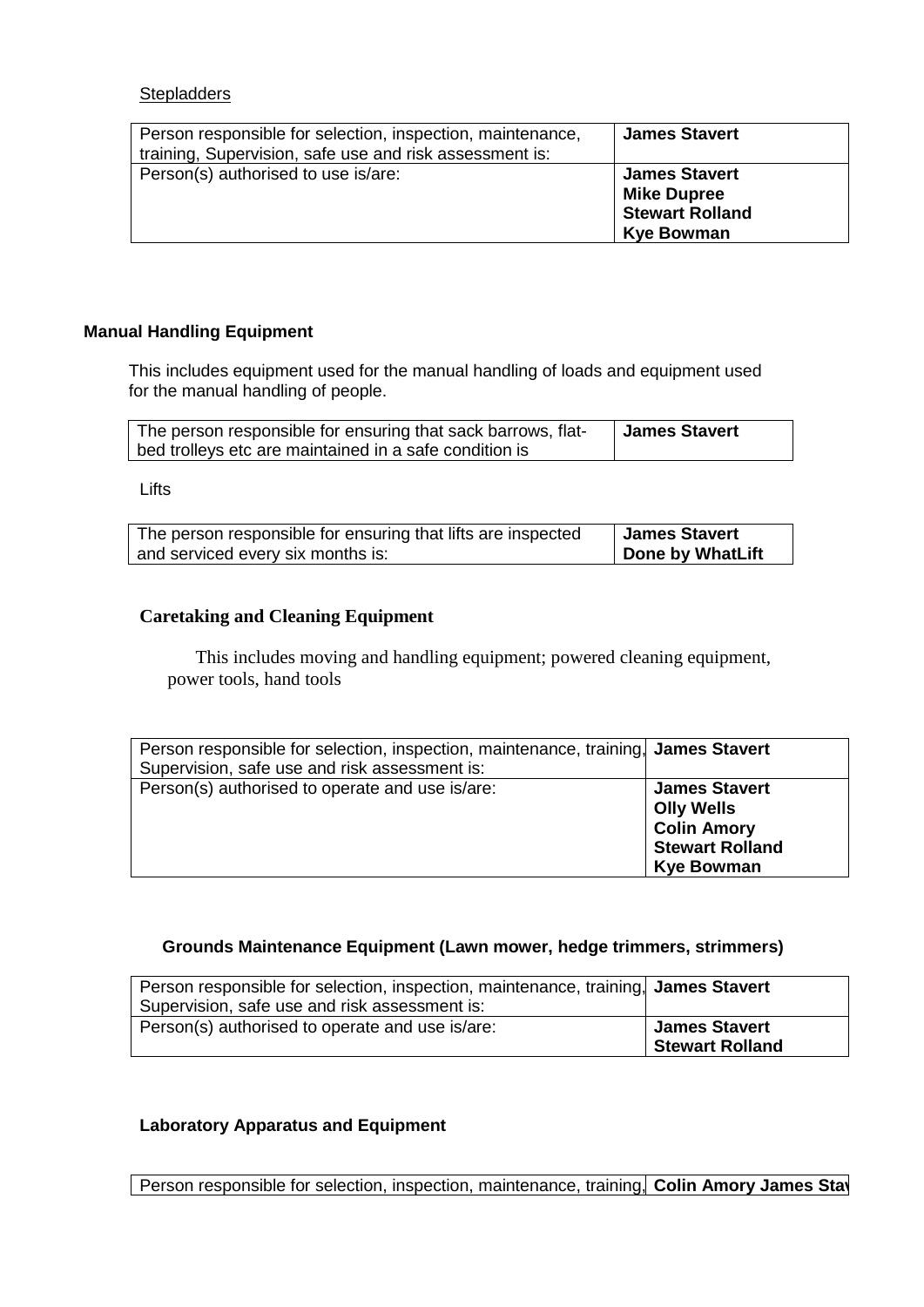| supervision, safe use and risk assessment is:   |             |
|-------------------------------------------------|-------------|
| Person(s) authorised to operate and use is/are: | Colin Amory |

# **Design and Technology Equipment (Resistant and Compliant Materials)**

| Person responsible for selection, inspection, maintenance, training,                                                                   | <b>Sally Smart</b>                  |
|----------------------------------------------------------------------------------------------------------------------------------------|-------------------------------------|
| Supervision. Safe use and risk assessment is:                                                                                          | <b>Marysia</b>                      |
|                                                                                                                                        | <b>Olly Wells</b>                   |
| Person(s) authorised to operate and use is/are:                                                                                        | <b>Sally Smart</b>                  |
|                                                                                                                                        | <b>Marysia</b>                      |
|                                                                                                                                        | <b>Olly Wells</b>                   |
| The person(s) responsible for instructing pupils in the safe use of<br>equipment before they use it and checking they use it correctly | <b>Sally Smart</b>                  |
| is/are:                                                                                                                                | <b>Marysia</b><br><b>Olly Wells</b> |

| The person(s) responsible for ensuring that all machinery is     | <b>Sally Smart</b> |
|------------------------------------------------------------------|--------------------|
| adequately guarded and that the guards are in position when the  | <b>Marysia</b>     |
| equipment is in use is/are:                                      | <b>Olly Wells</b>  |
| The person responsible for taking out of use any equipment which | <b>Sally Smart</b> |
| is inadequately guarded is/are:                                  | <b>Marysia</b>     |
|                                                                  | <b>Olly Wells</b>  |

# **Design and Technology Equipment (Food Technology and Textiles)**

| Person responsible for selection, inspection, maintenance, training, Sally Smart | <b>Marysia</b>                                       |
|----------------------------------------------------------------------------------|------------------------------------------------------|
| Supervision safe use and risk assessment is:                                     | <b>Olly Wells</b>                                    |
| Person(s) authorised to operate and use is/are                                   | <b>Kevin Blythen</b><br>Marysia<br><b>Olly Wells</b> |

The person(s) responsible for ensuring that temperature of the Lesley Angus Refrigerator and freezer are monitored and logged is/are:

| The person responsible for ensuring an adequate schedule of $\sqrt{ }$ Lesley Angus |  |
|-------------------------------------------------------------------------------------|--|
| cleaning is carried out in the food technology area is:                             |  |

# **Art and Design Equipment (Fine Arts)**

| Person responsible for selection, inspection, maintenance, training,<br>supervision, safe use and risk assessment is: | <b>Hannah Gilson</b> |
|-----------------------------------------------------------------------------------------------------------------------|----------------------|
| Person(s) authorised to operate and use is/are:                                                                       | <b>Hannah Gilson</b> |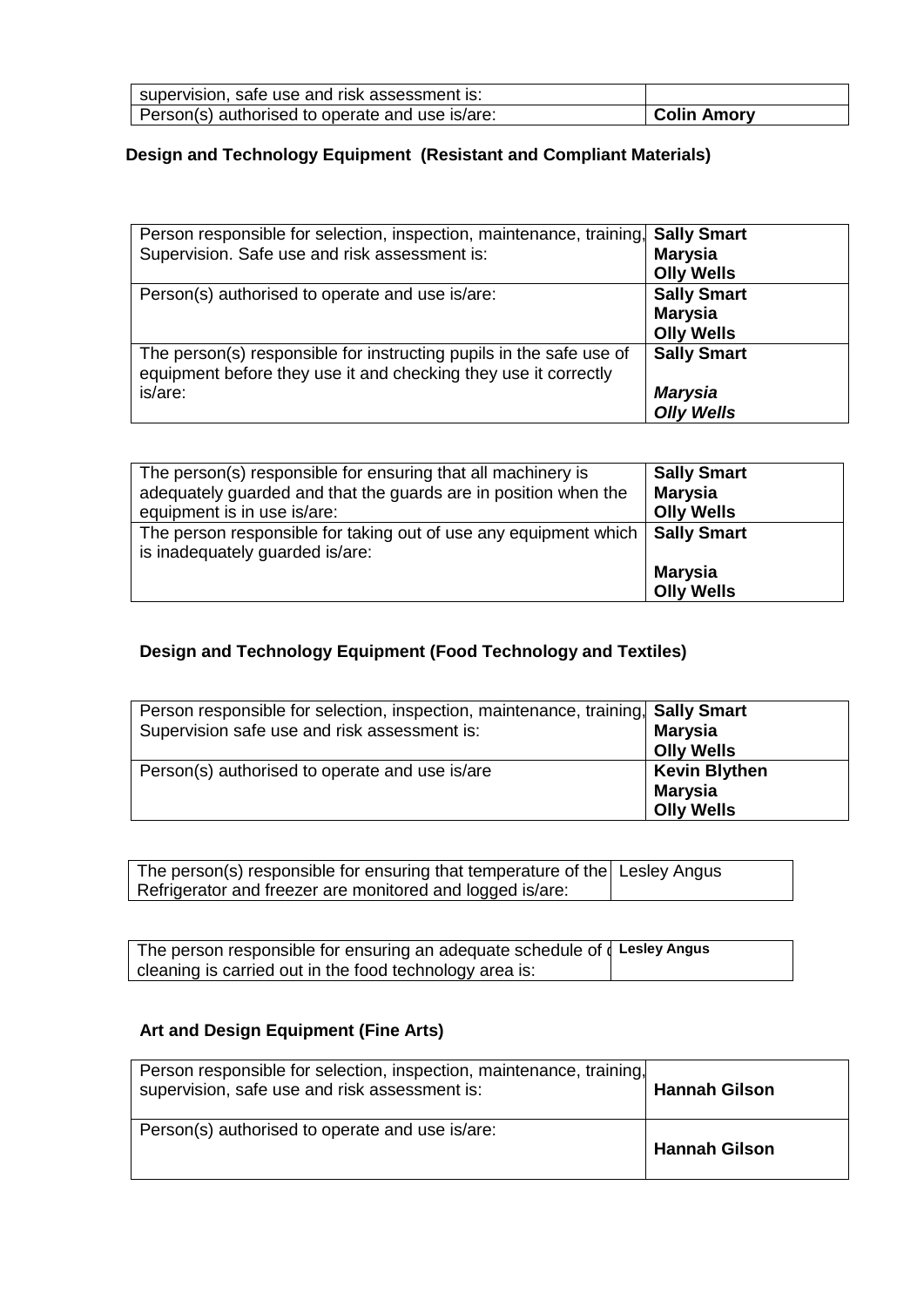## **Art and Design Equipment (Ceramics) Not in school at moment**

| Person responsible for selection, inspection, maintenance, training, NA<br>supervision, safe use and risk assessment is: |           |
|--------------------------------------------------------------------------------------------------------------------------|-----------|
| Persons authorised to operate and use is/are:                                                                            | <b>NA</b> |
|                                                                                                                          |           |

# **PE Equipment**

| Person responsible for selection, inspection, maintenance, training, Lukazs |                                |
|-----------------------------------------------------------------------------|--------------------------------|
| supervision, safe use and risk assessment is:                               | <b>Jake Shepherd</b>           |
| Person(s) responsible for regular (daily) visual inspection is/are:         | Lukazs<br><b>Jake Shepherd</b> |
| Contractor responsible for annual full inspection and report is:            | <b>NA</b>                      |

# **Outdoor Play Equipment**

| Person responsible for selection, inspection, maintenance, training,<br>Supervision and safe use and risk assessment is: | <b>James Stavert</b> |
|--------------------------------------------------------------------------------------------------------------------------|----------------------|
| Person(s) responsible for regular (daily) visual inspection is/are:                                                      | <b>James Stavert</b> |
| Contractor responsible for annual full inspection and report is:                                                         | <b>NA</b>            |

# **Mobile Staging and Seating**

| Person responsible for selection, inspection, maintenance, training,<br>Supervision and safe use and risk assessment is: | James Stavert        |
|--------------------------------------------------------------------------------------------------------------------------|----------------------|
| Person(s) authorised to operate and use is /are:                                                                         | <b>James Stavert</b> |
|                                                                                                                          |                      |

# **Pianos, Organs and Other Musical Instruments**

| Person responsible for selection, inspection, maintenance, training,   Nathan Dawe<br>Supervision, safe use and risk assessment is: |                      |
|-------------------------------------------------------------------------------------------------------------------------------------|----------------------|
| Person(s) authorised to operate and use is/are:                                                                                     | All music dept staff |
|                                                                                                                                     |                      |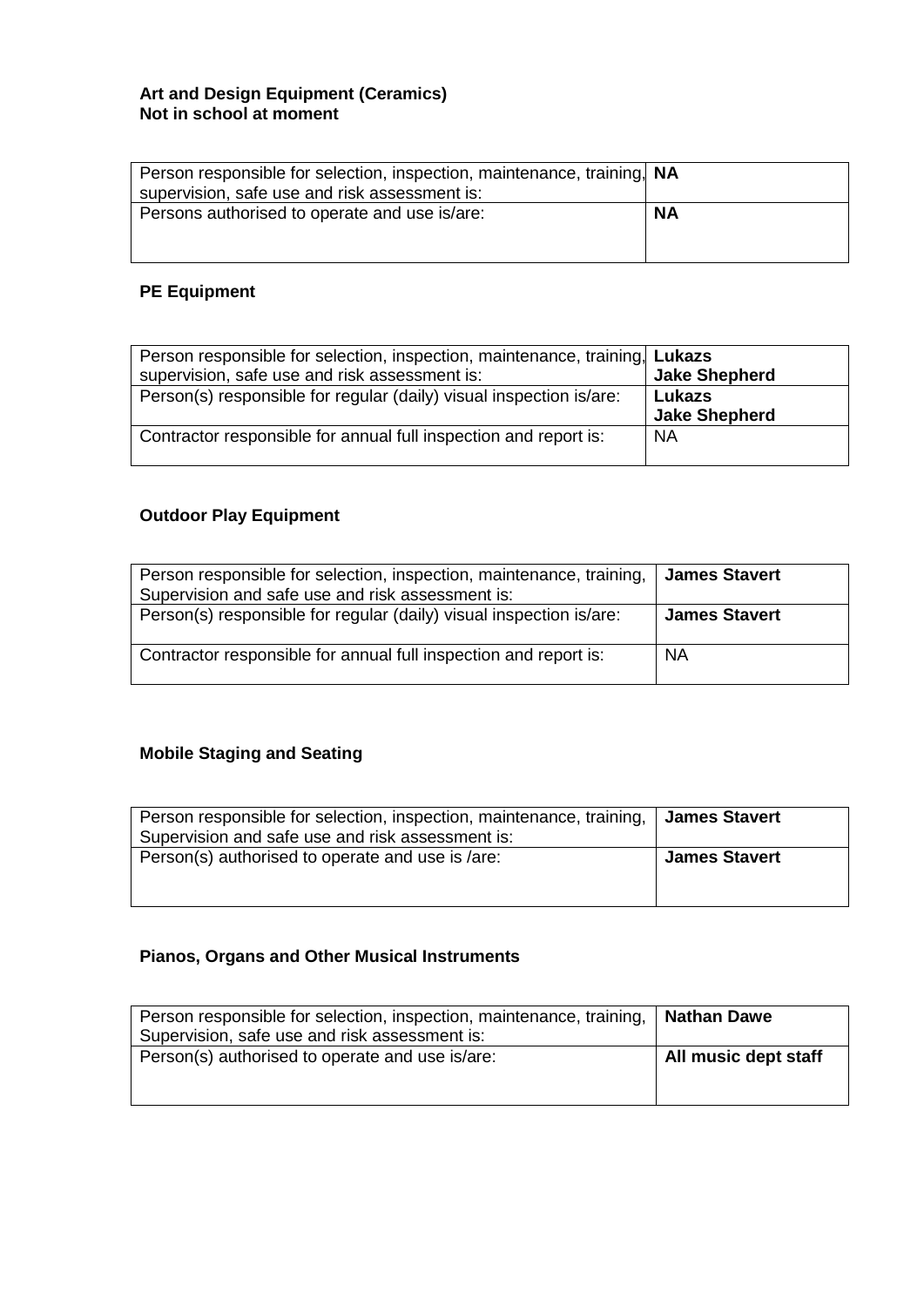## **Portable Electrical Appliances**

| The person responsible for ensuring portable electrical appliance<br>testing is carried out at appropriate intervals and recorded is:                                                                                                       | <b>James Stavert</b> |
|---------------------------------------------------------------------------------------------------------------------------------------------------------------------------------------------------------------------------------------------|----------------------|
| Person(s) responsible for carrying out formal visual inspection<br>and testing is/are:                                                                                                                                                      | <b>James Stavert</b> |
| Staff must not bring onto the premises any portable electrical<br>appliances unless they have authorised and the appliances have<br>been portable appliance tested. The person responsible for<br>authorising their use on the premises is: | <b>James Stavert</b> |

## **Display Screen Equipment**

The following employees are classified as users of display screen equipment and an assessment will be made of their workstations. They will be entitled to a regular eye test.

| <b>Employee Name</b>                                                                                                | <b>Job Title</b>     |
|---------------------------------------------------------------------------------------------------------------------|----------------------|
| All employees                                                                                                       | Mixed                |
|                                                                                                                     |                      |
| The competent (trained) person responsible<br>for carrying out display screen equipment<br>riale annoncescente in i | <b>James Stavert</b> |

risk assessments is: The person responsible for implementing the requirements of the risk assessment is: **James Stavert**

## **Personal Protective Equipment (PPE)**

Suitable PPE will be provided free of charge, where identified as necessary in a risk assessment.

All employees are responsible for informing their manager as soon as they become aware of a need to repair or replace PPE, which they use.

| The persons responsible for inspecting PPE termly and replacing  |                      |
|------------------------------------------------------------------|----------------------|
| personal protective equipment when it is worn out are as follows |                      |
| Science                                                          | <b>Colin Amory</b>   |
| Design and Technology                                            | <b>Ollie Wells</b>   |
| Art and Design                                                   | <b>Hannah Gilson</b> |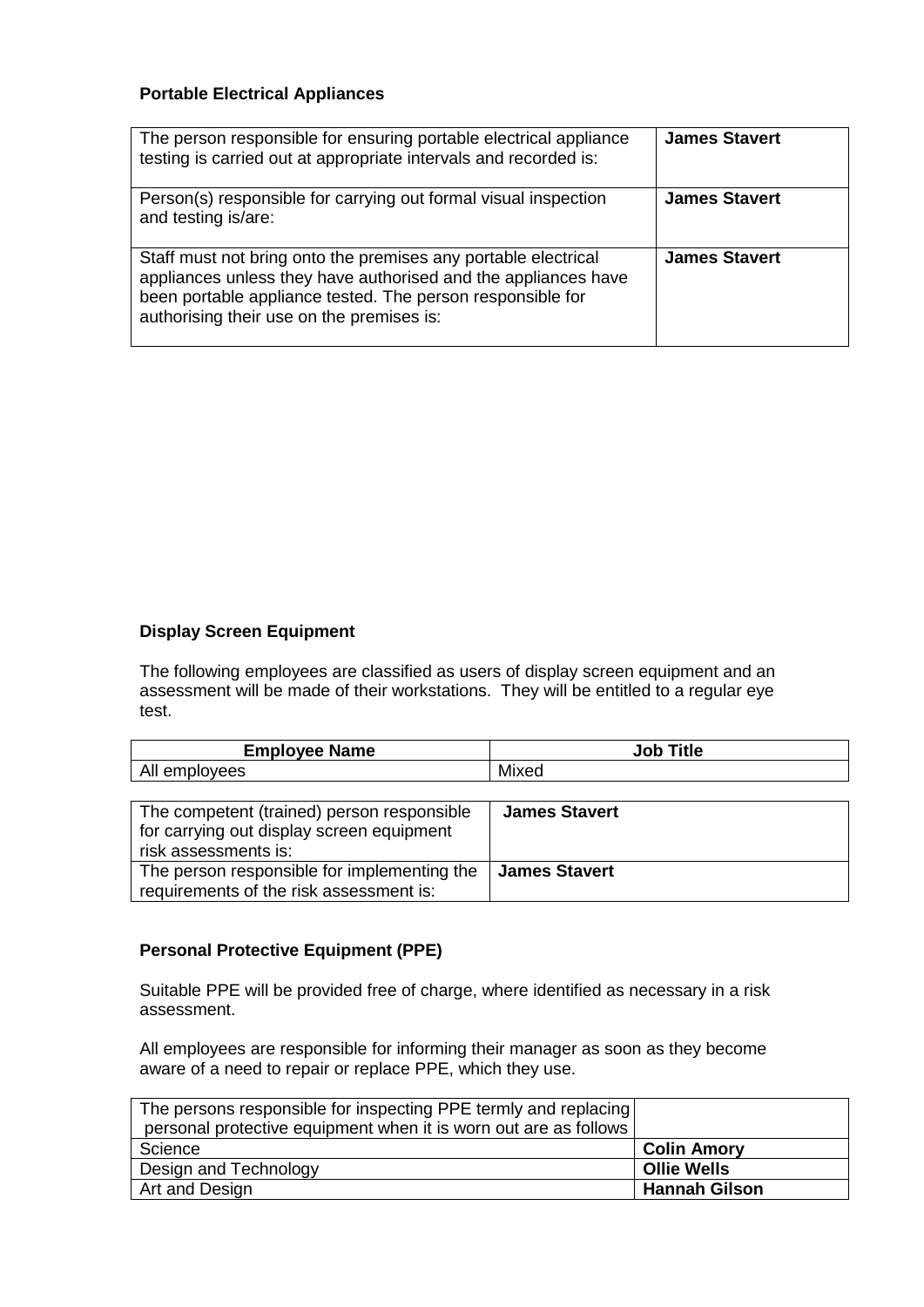| Care-taking and Cleaning   | <b>Shield Cleaning Services</b><br><b>James Stavert</b> |
|----------------------------|---------------------------------------------------------|
|                            | <b>Stewart Rolland</b>                                  |
| Catering                   | <b>NA</b>                                               |
| <b>Grounds Maintenance</b> | <b>James Stavert</b>                                    |
|                            | <b>Stewart Rolland</b>                                  |

The person responsible for making arrangements for laundering soiled PPE (e.g. overalls, aprons etc ) is: **Person in relevant dep** 

# **Respiratory Protective Equipment**

| The person responsible for the risk assessment, provision, storage, | <b>James Stavert</b> |
|---------------------------------------------------------------------|----------------------|
| maintenance, inspection, repair and replacement of respiratory      | Olly Wells           |
| protective equipment is:                                            |                      |

## **Hazardous Substances**

Inventories of hazardous substances used in the school are maintained by the

following employees at the locations specified:

| Science                           | <b>Colin Amory</b>     |
|-----------------------------------|------------------------|
| Design and Technology (Materials) | <b>Ollie Wells</b>     |
| Design and technology (Food and   | <b>Ollie Wells</b>     |
| <b>Textiles</b>                   |                        |
| Art and Design (Fine Arts)        | <b>Hannah Gilson</b>   |
| Art and Design (Ceramics)         | <b>NA</b>              |
| Care-taking and Cleaning          | <b>James Stavert</b>   |
|                                   | <b>Shield Cleaning</b> |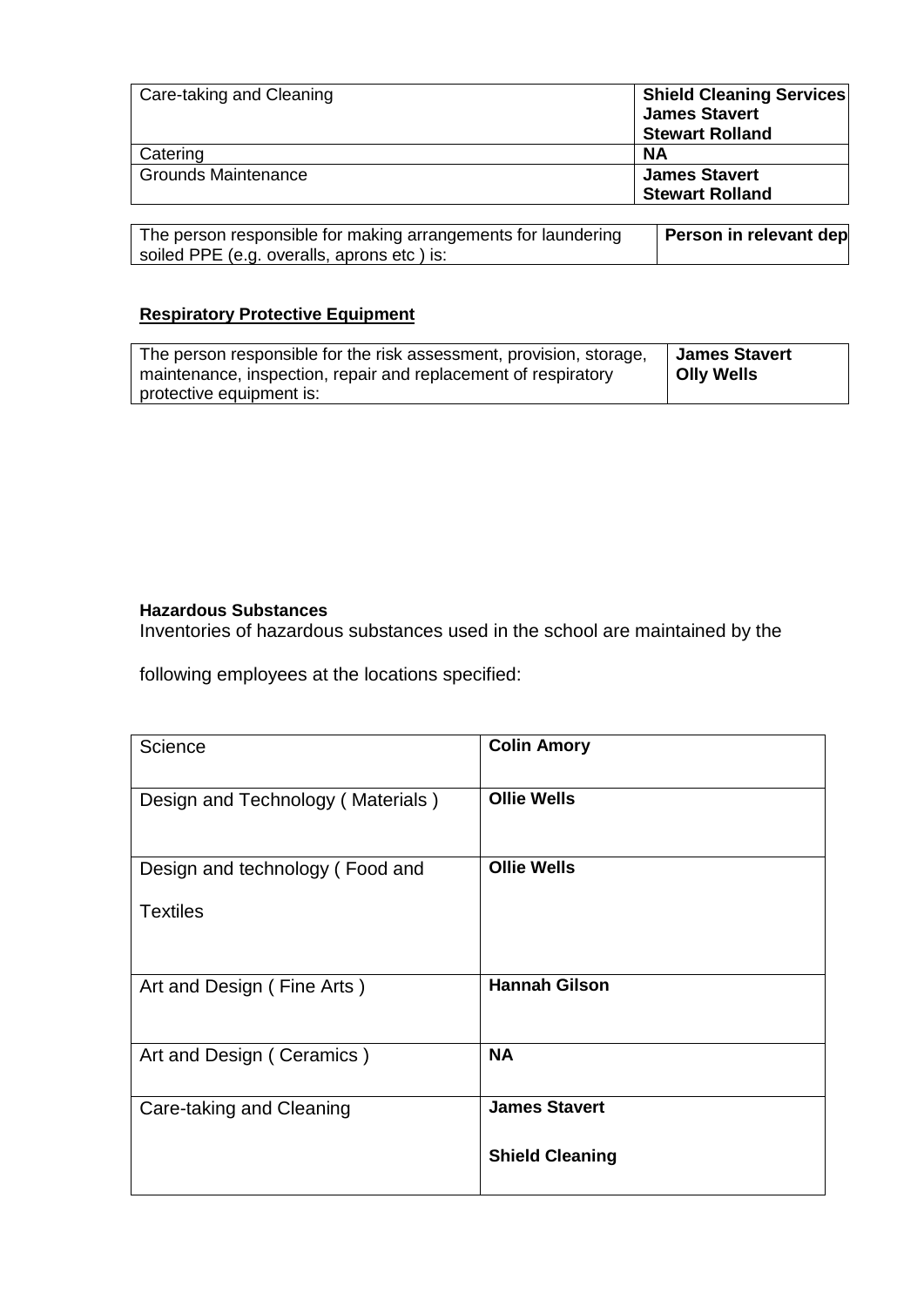| <b>Grounds Maintenance</b> | <b>James Stavert</b>   |
|----------------------------|------------------------|
|                            | <b>Stewart Rolland</b> |
| Other                      | <b>James Stavert</b>   |

| Copies of all the hazardous substances inventories are held<br>centrally in:          | <b>Health and Safety</b><br>file on comp<br>system                           |
|---------------------------------------------------------------------------------------|------------------------------------------------------------------------------|
| The person responsible for undertaking and updating the<br>COSHH risk assessments is: | <b>James Stavert</b><br><b>Colin Amory -Science</b><br><b>Lab Technician</b> |
| .                                                                                     |                                                                              |

| The person responsible for ensuring that local exhaust<br>ventilation (fume cupboards, dust extraction<br>equipment on woodworking machines etc) will be examined<br>annually and tested an approved contractor<br>is: | <b>Olly Wells</b>                          |
|------------------------------------------------------------------------------------------------------------------------------------------------------------------------------------------------------------------------|--------------------------------------------|
| The reports will be kept available for inspection by:                                                                                                                                                                  | <b>Ollie Wells</b><br><b>James Stavert</b> |

# **Asbestos**

| The person responsible for making arrangements for dealing<br>with asbestos in compliance with the County Council's policy,<br>and ensuring that the premises asbestos log is consulted by<br>visiting contractors and other relevant persons is: | James Stavert |
|---------------------------------------------------------------------------------------------------------------------------------------------------------------------------------------------------------------------------------------------------|---------------|
|---------------------------------------------------------------------------------------------------------------------------------------------------------------------------------------------------------------------------------------------------|---------------|

| <b>Director of Operations</b><br>office |
|-----------------------------------------|
| <b>James Stavert</b>                    |
|                                         |
|                                         |

# **Radioactive Sources**

| The Radiation Protection Supervisor is: | <b>NA</b> |
|-----------------------------------------|-----------|
|                                         |           |

# The location of the following records is:

| DFE permission to purchase letter |  |
|-----------------------------------|--|
| History of the sources            |  |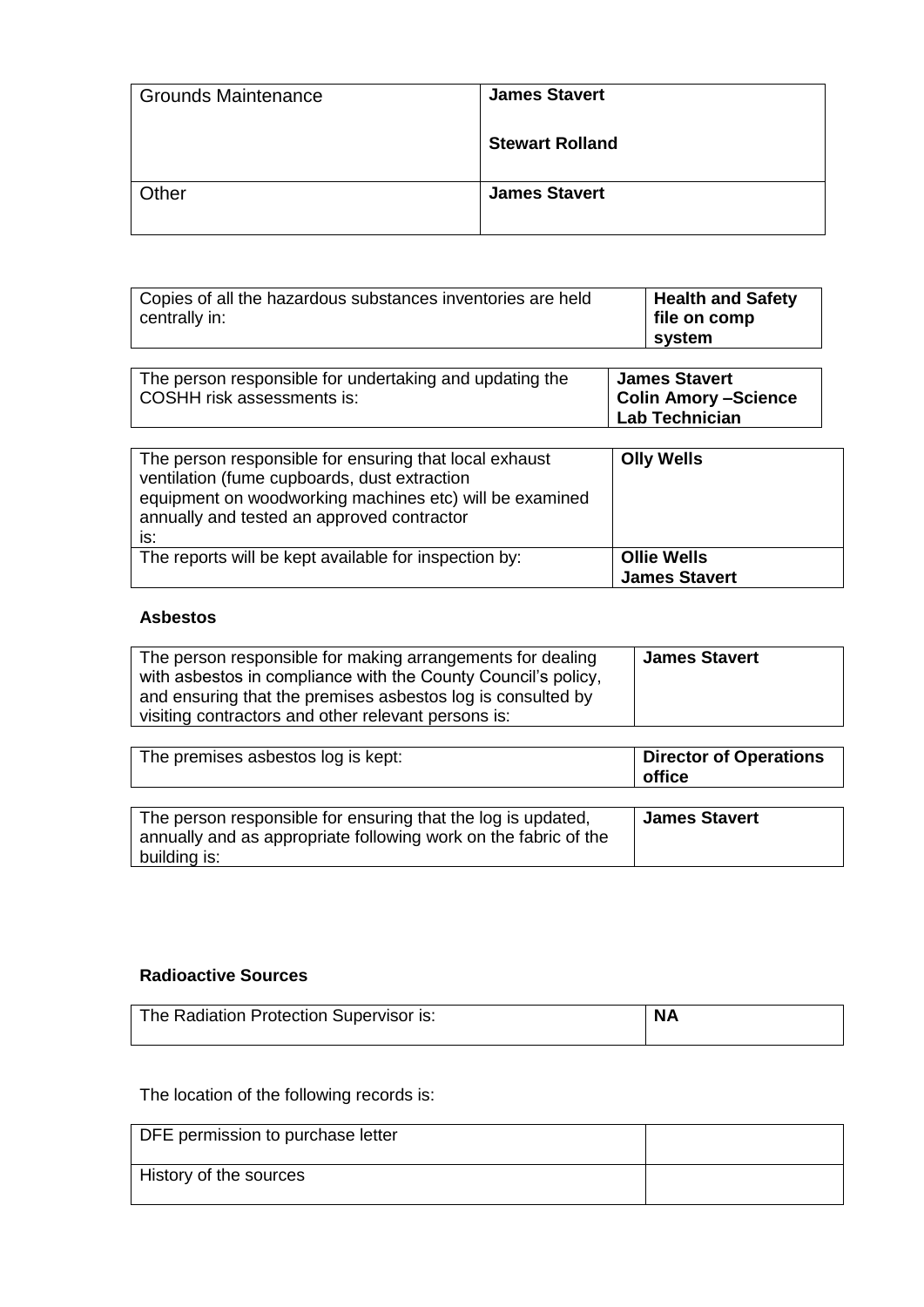| Use log                                  |  |
|------------------------------------------|--|
| Monitoring/Test records                  |  |
| Risk assessments for use                 |  |
| Local Authority Science Code of Practice |  |

## **Noise**

| Any employee concerned about the noise levels at work should    | <b>James Stavert</b> |
|-----------------------------------------------------------------|----------------------|
| report the matter to:                                           |                      |
| who will arrange for remedial action or for an assessment to be |                      |
| made by the Health and Safety Team                              |                      |
|                                                                 |                      |

#### **Waste Management**

| Waste will be collected twice a week by:                                                                                                  | <b>SUEZ waste services</b> |
|-------------------------------------------------------------------------------------------------------------------------------------------|----------------------------|
| The person responsible for ensuring the safe storage of<br>waste in appropriately sited secure containers                                 | <b>James Stavert</b>       |
| All members of staff are responsible for reporting<br>accumulation of waste or large items of waste that require<br>special attention to: | <b>James Stavert</b>       |

## **Cleaning Arrangements**

**All members of staff** are responsible for arranging to clear up spillages, which occur whilst they are in charge of the area concerned. Other spillages, leaks or wet floors should be reported to the Director of Operations who will arrange for them to be dealt with.

**All members of staff** are responsible for ensuring that hazardous substances or substances that require special procedures for disposal are disposed of safely and in accordance with the appropriate risk assessment sheet.

| The person responsible for informing the Waste Authority of | <b>James Stavert</b> |
|-------------------------------------------------------------|----------------------|
| any items of general waste to be collected by it but not    |                      |
| covered by the general waste agreement with the Local       |                      |
| Authority is:                                               |                      |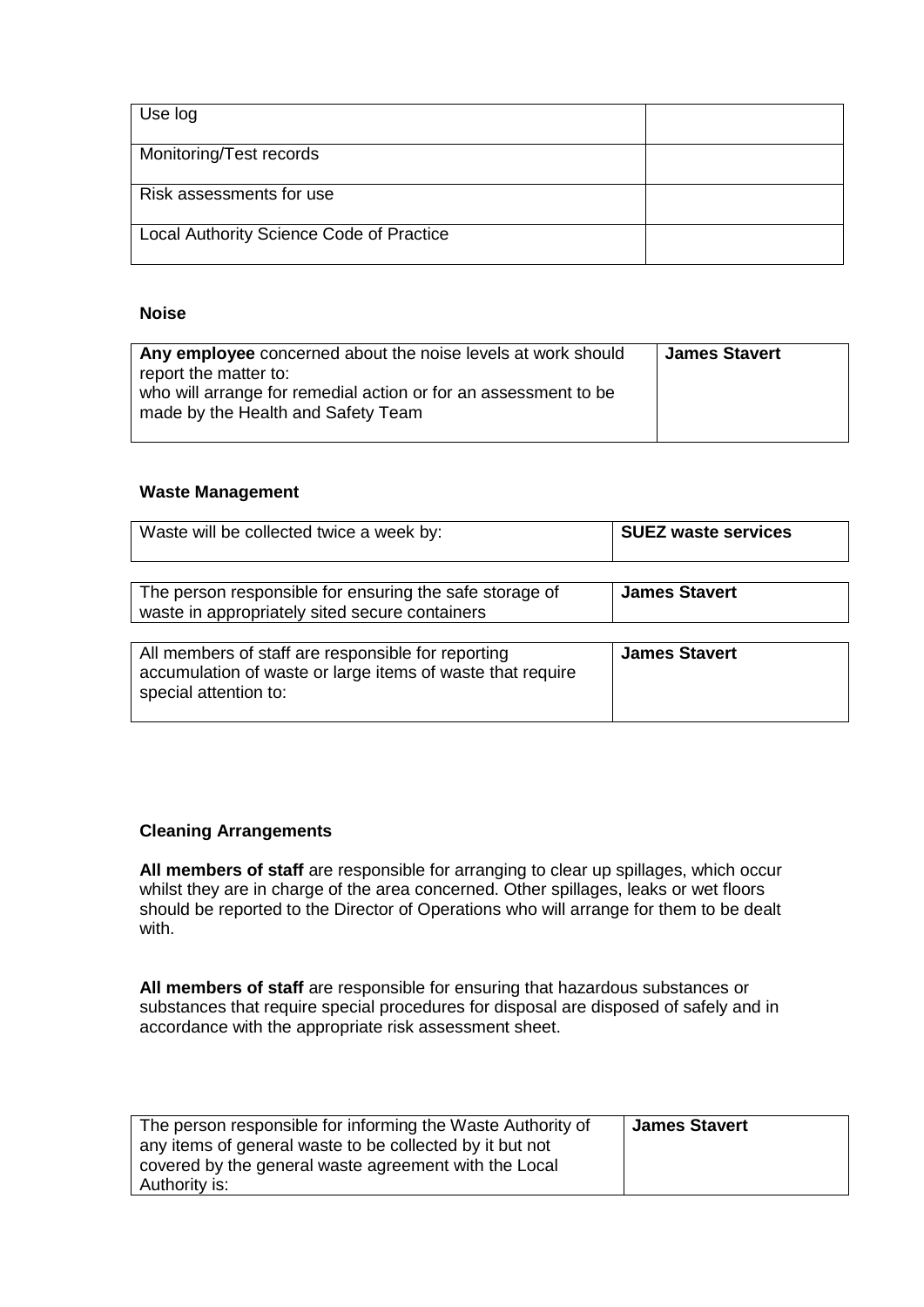| A member of staff who is concerned that cleaning<br>arrangements are causing a hazard which cannot be rectified | James Stavert |
|-----------------------------------------------------------------------------------------------------------------|---------------|
| immediately should report the matter to:                                                                        |               |

# **Health and Safety Inspections**

| The person responsible for organising and carrying out termly<br>safety inspections, including planning, inspection, reporting is: | <b>James Stavert</b> |
|------------------------------------------------------------------------------------------------------------------------------------|----------------------|
|------------------------------------------------------------------------------------------------------------------------------------|----------------------|

# **Provision of Information**

|  | The person responsible for distributing all health and safety<br>information received from the Education Department and<br>elsewhere and for the maintenance of a health and safety<br>information reference system is: | <b>James Stavert</b> |
|--|-------------------------------------------------------------------------------------------------------------------------------------------------------------------------------------------------------------------------|----------------------|
|--|-------------------------------------------------------------------------------------------------------------------------------------------------------------------------------------------------------------------------|----------------------|

| Records of employees signatures indicating that they have      | <b>By James Stavert</b> |
|----------------------------------------------------------------|-------------------------|
| received and read and understood health and safety information |                         |
| are kept:                                                      |                         |
|                                                                |                         |

New employees will be informed of all relevant health and safety information as part of the induction process.

| Health and Safety Documentation will be kept in the Health | <b>Director of Operations</b> |
|------------------------------------------------------------|-------------------------------|
| and Safety handbook which is kept:                         | <b>Office</b>                 |
| The person responsible for maintaining it is:              | <b>James Stavert</b>          |

| Risk Management documentation will be kept in the Risk | <b>Director of Operations</b> |
|--------------------------------------------------------|-------------------------------|
| Management Handbook which is kept:                     | <b>Office</b>                 |
| The person responsible for maintaining it is:          | <b>James Stavert</b>          |

| The person responsible for deciding on the appropriate       | <b>James Stavert</b> |
|--------------------------------------------------------------|----------------------|
| circulation of each document is:                             |                      |
| Employees will sign to confirm they have read and understood |                      |
| the information.                                             |                      |

| The health and safety notice board is sited:                                                                                                        | In the staff room    |
|-----------------------------------------------------------------------------------------------------------------------------------------------------|----------------------|
| The person responsible for ensuring documents are<br>displayed for two weeks on the health and safety notice<br>board and keeping it up to date is: | <b>James Stavert</b> |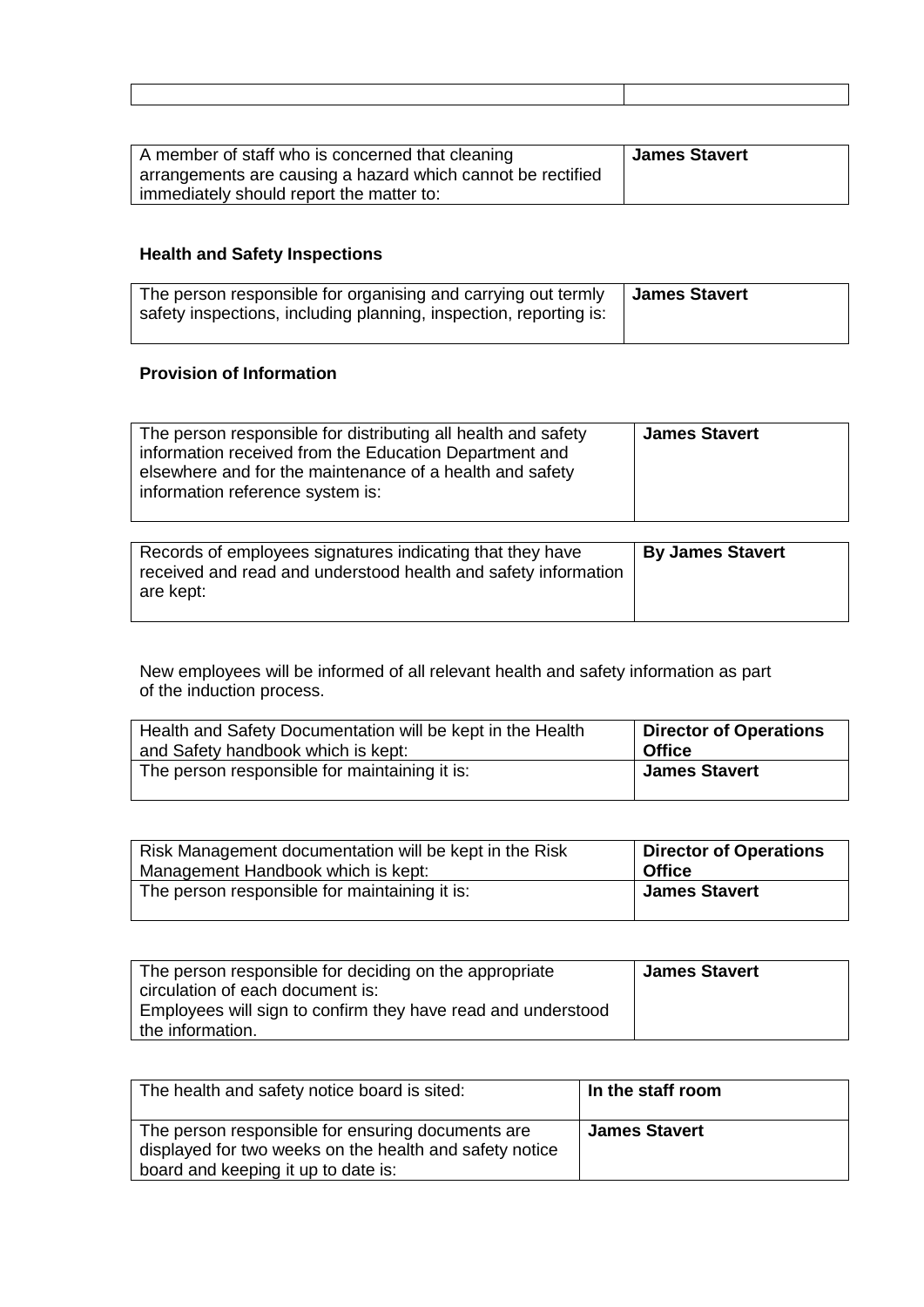| The Health and Safety Law Poster is sited:   | Staff room<br>Main school Office |
|----------------------------------------------|----------------------------------|
| The person responsible for maintaining it is | <b>James Stavert</b>             |

# **Educational Visits and Journeys**

| The person responsible for ensuring that the appropriate risk<br>assessment and approval is obtained for educational visits in<br>United Kingdom not including and overnight stay is: | <b>James Stavert</b> |
|---------------------------------------------------------------------------------------------------------------------------------------------------------------------------------------|----------------------|
| The person responsible for ensuring that the appropriate risk<br>assessment and approval is obtained for educational visits in<br>United Kingdom including an overnight stay is:      | <b>James Stavert</b> |
| The person responsible for ensuring that the appropriate risk<br>assessment and approval is obtained for educational visits<br>abroad including an overnight stay is:                 | <b>James Stavert</b> |

# **Work Experience**

| Partnership as appropriate is: | The person responsible for co-ordinating work experience<br>placements, ensuring risk assessments are completed, ensuring<br>students are visited, liasing with the Education Business | <b>James Stavert (Over see</b><br>and safety).<br><b>Clare Sheahan</b> |
|--------------------------------|----------------------------------------------------------------------------------------------------------------------------------------------------------------------------------------|------------------------------------------------------------------------|
|--------------------------------|----------------------------------------------------------------------------------------------------------------------------------------------------------------------------------------|------------------------------------------------------------------------|

# **Outdoor Play Equipment**

The outdoor play equipment is provided only for children who are members of the school under appropriate supervision:

| The person responsible for the selection and siting of outdoor<br>play equipment           | <b>James Stavert</b>          |
|--------------------------------------------------------------------------------------------|-------------------------------|
| The person responsible for following up the annual play<br>equipment inspection report is: | <b>James Stavert</b>          |
| The person responsible for the weekly formal inspection of the                             | <b>James Stavert</b>          |
| equipment and safety surfacing and to whom any faults should                               | <b>Kye Bowman</b>             |
| be reported immediately and who will take it out of use if                                 | <b>Claire Flanders (EYFS)</b> |
| necessary is:                                                                              | Euston (EFYS team)            |
| The person responsible for ensuring that the equipment is                                  | Those staff who are           |
| adequately supervised when in use is:                                                      | supervising pupils            |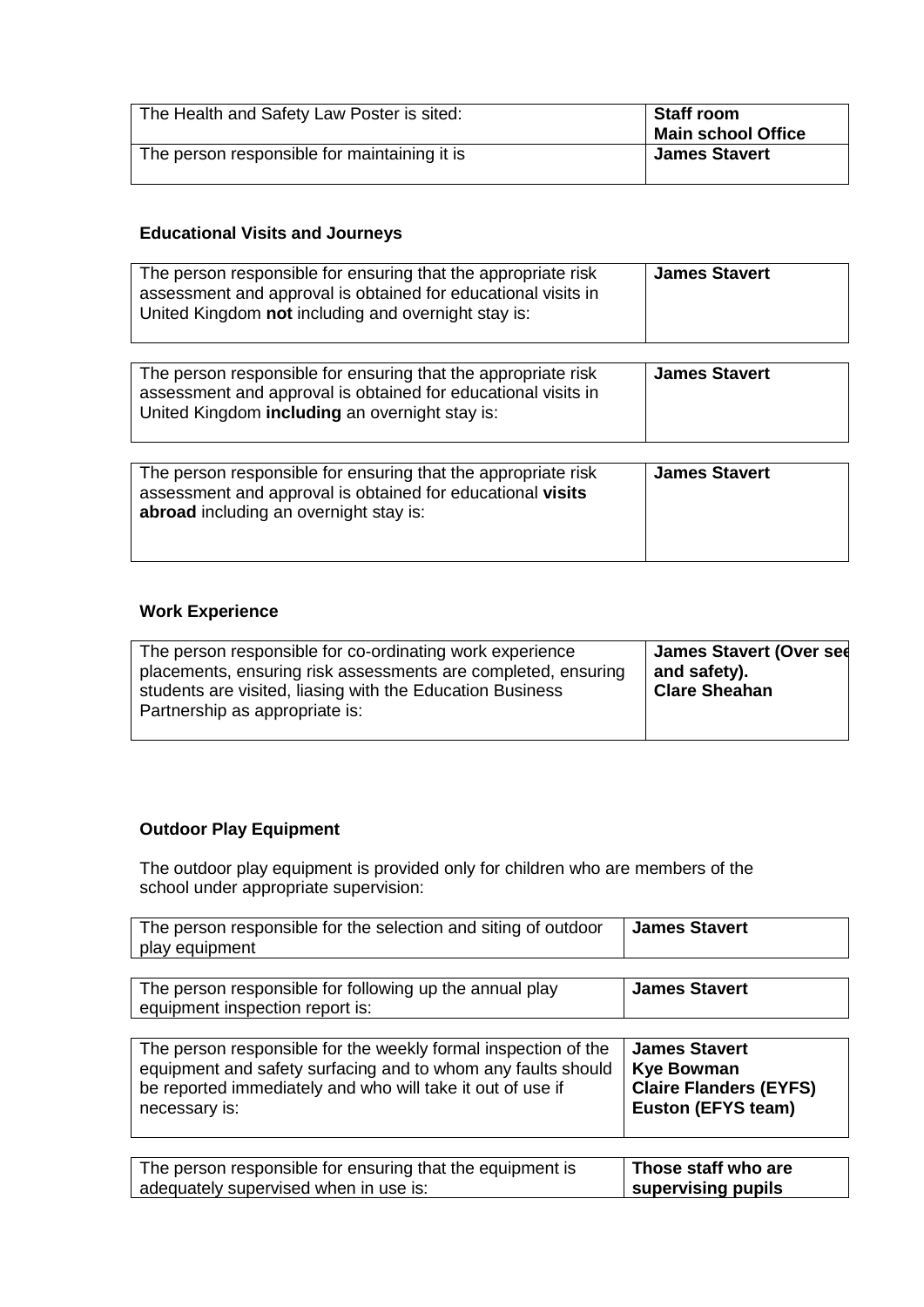# **Use of Premises Outside School Hours**

| The person responsible for co-ordinating lettings of the premises   James Stavert |                |
|-----------------------------------------------------------------------------------|----------------|
| In accordance with the lettings procedure is:                                     | Joanna Burgess |

| The person responsible for informing other users of the building<br>of the presence of any hazards which have not been rectified is: | ∣ James Stavert |
|--------------------------------------------------------------------------------------------------------------------------------------|-----------------|
|                                                                                                                                      |                 |

| The person responsible for checking that the premises are left in $\vert$ James Stavert<br>reasonable order by other users before locking up is | Joanna Burgess |
|-------------------------------------------------------------------------------------------------------------------------------------------------|----------------|
|-------------------------------------------------------------------------------------------------------------------------------------------------|----------------|

# **Visitors**

| On arrival all visitors should report to:<br>where they will be issued with: | <b>Main School Office</b> |
|------------------------------------------------------------------------------|---------------------------|
| • an identification badge                                                    |                           |
| relevant health and safety information                                       |                           |
| and will sign the visitors book                                              |                           |

| An employee seeing an unidentified person should act in<br>accordance with agreed procedures which can be found should<br>ask them who they are and to report to the office to get the<br>appropriate identification or report to the director of operations: | <b>James Stavert</b><br>Office Staff |
|---------------------------------------------------------------------------------------------------------------------------------------------------------------------------------------------------------------------------------------------------------------|--------------------------------------|
|                                                                                                                                                                                                                                                               |                                      |

# **Adaptations or Improvements to Premises (Buildings and Grounds)**

# **Contractors**

| The person responsible for selecting contractors and vetting<br>contractors health and safety, policies, procedures, risk                        | Joanna Burgess       |
|--------------------------------------------------------------------------------------------------------------------------------------------------|----------------------|
| assessments, method statements and past health and safety<br>performance, when one cannot be found on the County Council's<br>approved lists is, | <b>James Stavert</b> |

| The person in control of contractors is:                                                                                                       | <b>James Stavert</b> |
|------------------------------------------------------------------------------------------------------------------------------------------------|----------------------|
| Responsibility for liaison with contractors, and for matters set out in   James Stavert<br>the Code of Practice on the Control of Contractors. |                      |

# **Supplies (Purchasing/Procurement and Deliveries)**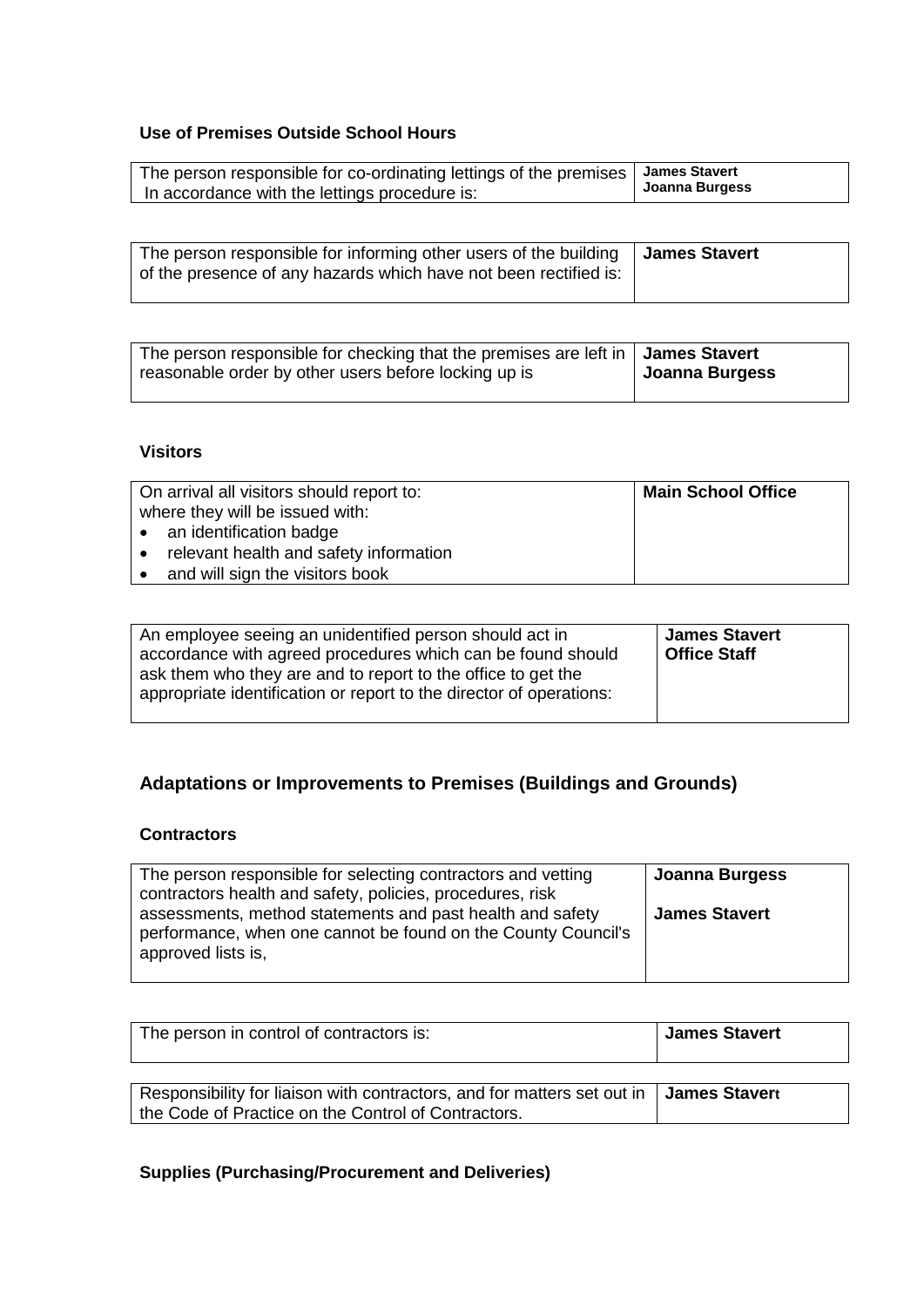The school will ensure that all equipment and material purchased or procured for use in the school complies with current legislative requirements and standards.

The following employees are authorised to place orders for supplies and/or to accept gifts or donations to the school. They must satisfy themselves that the supplies and arrangements for their receipt and use do not compromise the health and safety of employees, pupils and visitors or others.

They will also assess any revenue implications of the necessary maintenance of donated items.

| Name                                              | Types of Order                                                  |
|---------------------------------------------------|-----------------------------------------------------------------|
| Sonia Kerslake                                    | General Stationary, biscuits, water for pupil, tea coffee etc.  |
| <b>Heads of Dept</b>                              | Equipment supplies for their dept. Paper                        |
| <b>James Stavert</b>                              | Toner                                                           |
| <b>Michael Dupree</b>                             | All ICT equipment related to running computers and systems.     |
| <b>James Stavert</b>                              | All furniture, general equipment not associated with curriculum |
| James Stavert/ Shield cleaning Cleaning materials |                                                                 |

| Deliveries of goods will be reported to:                 | <b>Main Office: James Stavert</b> |
|----------------------------------------------------------|-----------------------------------|
| who will arrange for them to be taken to the appropriate | <b>Kelly Todd</b>                 |
| location:                                                | Sonia Kerslake                    |
|                                                          | <b>Euston- Shirley Padden</b>     |

#### **Visits and Recommendations of Enforcing Authorities e.g. HM Inspectors of Factories (HSE) LEA Safety Officers, Environmental Health Officer**

| The person responsible for co-ordinating visits and    | Joanna Burgess |
|--------------------------------------------------------|----------------|
| recommendations; co-ordinate action and report matters | James Stavert  |
| requiring authorisation/action to the school. is:      | Office Staff   |

## **Smoking**

The school has prohibited smoking (including the use of vapour electronic cigarettes) in the school, in vehicles under its control and on school external premises

There are no exceptions

#### *Notes:*

*Employees are not permitted to smoke when teaching or supervising pupils or when they may otherwise come into contact with pupils.* 

## *The policy applies equally to all people who have business in the premises including County Councillors, employees, pupils, parents and other visitors.*

All job applicants will be informed of the no smoking policy.

No Smoking signs will be displayed in the school wherever appropriate, as determined by the fire risk assessment.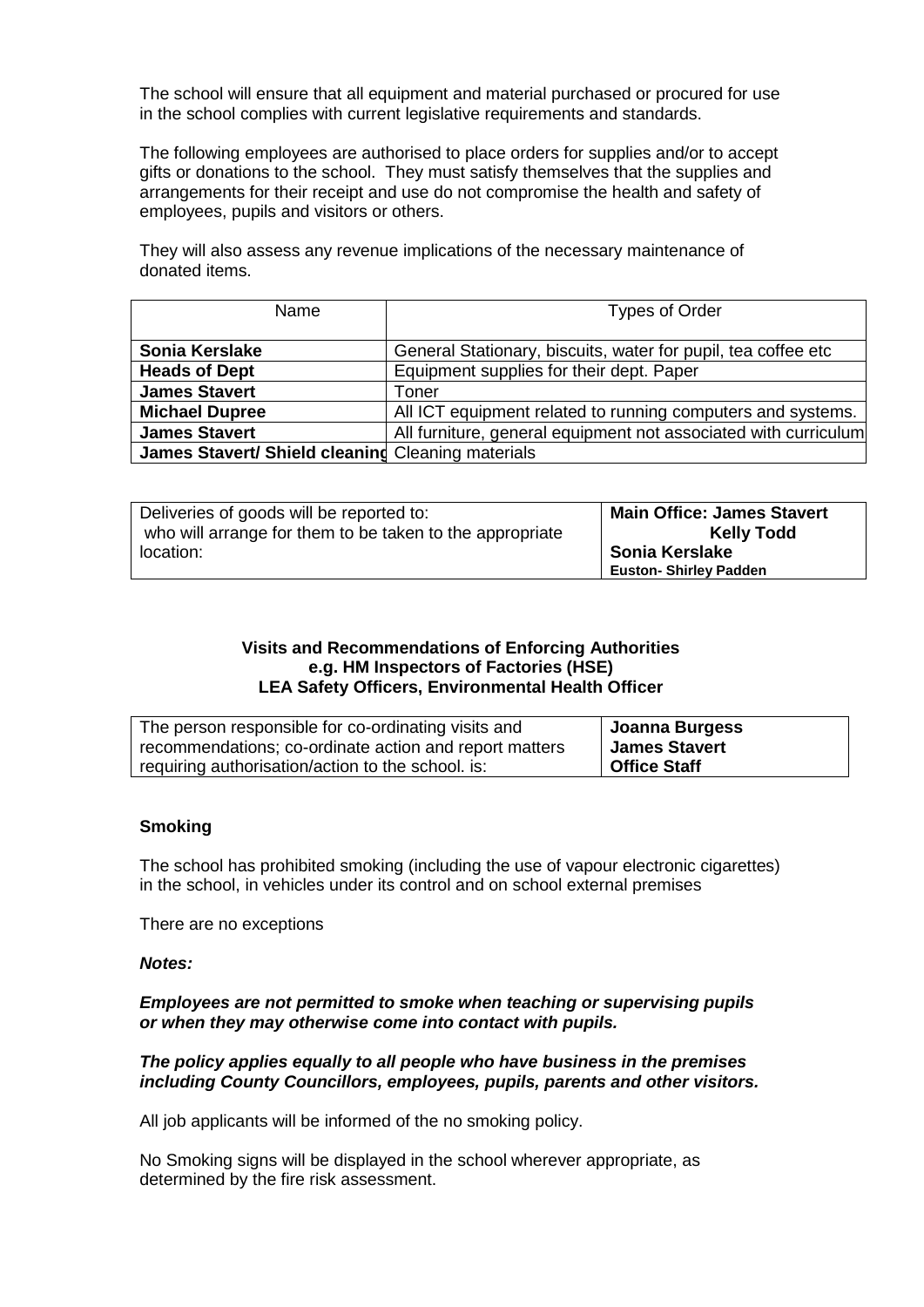| The school recognises that some employees may have difficulty in<br>complying with this policy. Counselling sessions can be organised | Zelah Hodges<br><b>Hannah Ward</b> |
|---------------------------------------------------------------------------------------------------------------------------------------|------------------------------------|
|                                                                                                                                       |                                    |
| for those staff that require assistance. Other help may also be                                                                       |                                    |
| available. Requests for support should be made to:                                                                                    |                                    |
|                                                                                                                                       |                                    |

## **Vehicles**

**James Stavert** is responsible, in conjunction with **the driver**, for ensuring that vehicles kept or hired by the school are operated in accordance with the law and with the School policy as well as information in *"Regulations for the Use of Vehicles 2000"*

School owned, hired or leased minibuses or coaches are only to be used for journeys approved under the procedure.

| Employees who are required to use their private vehicles for<br>official business are responsible for gaining authorisation from:<br>(prior to the first use of any vehicle.)<br>He/she will ensure that the driver has a valid licence and | <b>James Stavert</b><br><b>Joanna Burgess</b> |
|---------------------------------------------------------------------------------------------------------------------------------------------------------------------------------------------------------------------------------------------|-----------------------------------------------|
| appropriate insurance and that the vehicle is roadworthy and fitted<br>with a suitable seat belt for each passenger.                                                                                                                        |                                               |

| The person responsible for informing VOSA of the acquisition of a | <b>James Stavert</b> |
|-------------------------------------------------------------------|----------------------|
| vehicle in order that registration, taxing and testing can be     |                      |
| arranged is:                                                      |                      |

| The person responsible for arranging insurance and maintenance<br>of vehicles to the standards laid down by the law and VOSA is:                                 | <b>James Stavert</b> |
|------------------------------------------------------------------------------------------------------------------------------------------------------------------|----------------------|
| The person responsible for authorising the use of the school<br>minibus, ensuring risk assessments are competed, drivers have<br>passed the minibus test etc is: | <b>James Stavert</b> |
| The person responsible for maintaining a list of authorised drivers<br>of school vehicles who have passed the PSV test is:                                       | <b>James Stavert</b> |

#### **Stress**

| The persons responsible for monitoring absence owing to   Joanna Burgess |              |
|--------------------------------------------------------------------------|--------------|
| stress related illness is:                                               | Zelah Hodges |

# **Safeguarding and PREVENT**

| The person responsible for safeguarding   Joey Burgess<br>and PREVENT | Fiona Macnaughton-Jones - See |
|-----------------------------------------------------------------------|-------------------------------|
|                                                                       | <b>Safeguarding Policy</b>    |

## **Lone Working**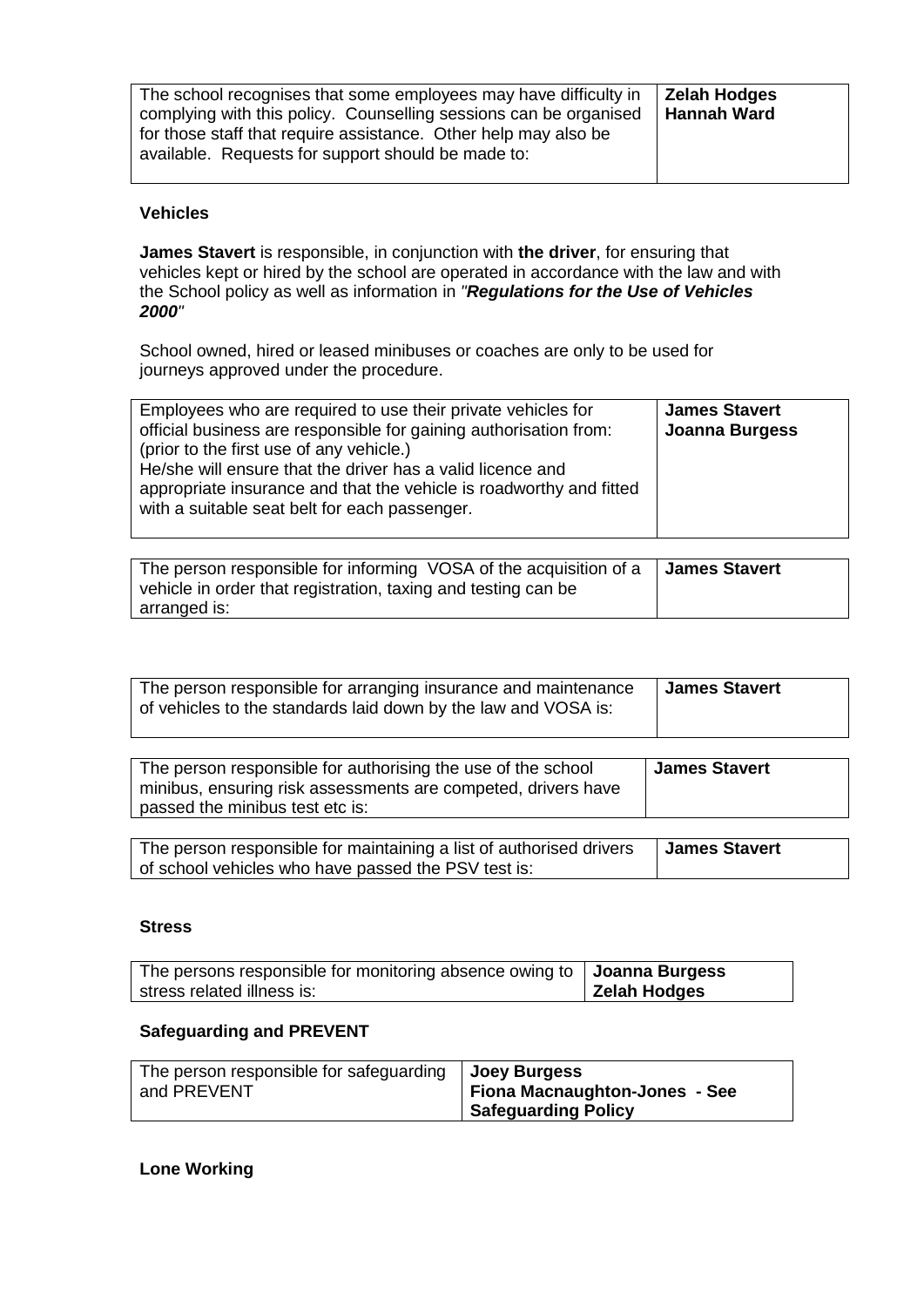| The person responsible for ensuring risk assessments     | <b>James Stavert</b> |
|----------------------------------------------------------|----------------------|
| are prepared and implemented for lone working activities |                      |
| IS.                                                      |                      |

# **Bullying/Harassment**

| The school's policy on behaviour (including bullying) is kept: | In Policies in shared<br>files           |
|----------------------------------------------------------------|------------------------------------------|
| Records of bullying incidents and action taken are kept:       | Pupil logs, daily record<br><b>Books</b> |

## **Insurance**

| <b>Insurance Company</b>             | <b>Details</b> |
|--------------------------------------|----------------|
| <b>Towsend and McCormack Brokers</b> | See file       |
|                                      |                |
|                                      |                |

# **Audit, Review, Performance Measurement and Action Plan**

| The person responsible for sending a copy of the school's<br>Health and Safety Statement to the Education Department<br>Health and Safety Team if requested is: | The office staff |
|-----------------------------------------------------------------------------------------------------------------------------------------------------------------|------------------|
|                                                                                                                                                                 |                  |

| The person(s) responsible for carrying out an annual review  | <b>James Stavert</b> |
|--------------------------------------------------------------|----------------------|
| of the Statement and its implementation in the school is/are | Joanna Burgess       |

| The person responsible for completing and returning the<br>Annual Health and Safety Report to the Director of Education | <b>School Office if requested</b> |
|-------------------------------------------------------------------------------------------------------------------------|-----------------------------------|
| l is:                                                                                                                   |                                   |

| The person responsible for compiling and implementing the<br>schools annual health and safety action plan, including<br>action for improvements in the appropriate development plan<br>IS: | <b>James Stavert</b> |
|--------------------------------------------------------------------------------------------------------------------------------------------------------------------------------------------|----------------------|
|--------------------------------------------------------------------------------------------------------------------------------------------------------------------------------------------|----------------------|

| Employee absence statistics (ie non-confidential) for the | In Schoolpod school |
|-----------------------------------------------------------|---------------------|
| purposes of performance measurement are kept:             | admin system        |
|                                                           |                     |

| <b>Head Teacher</b> |  |
|---------------------|--|

Signed ………………………………………………… Date: ……………………………….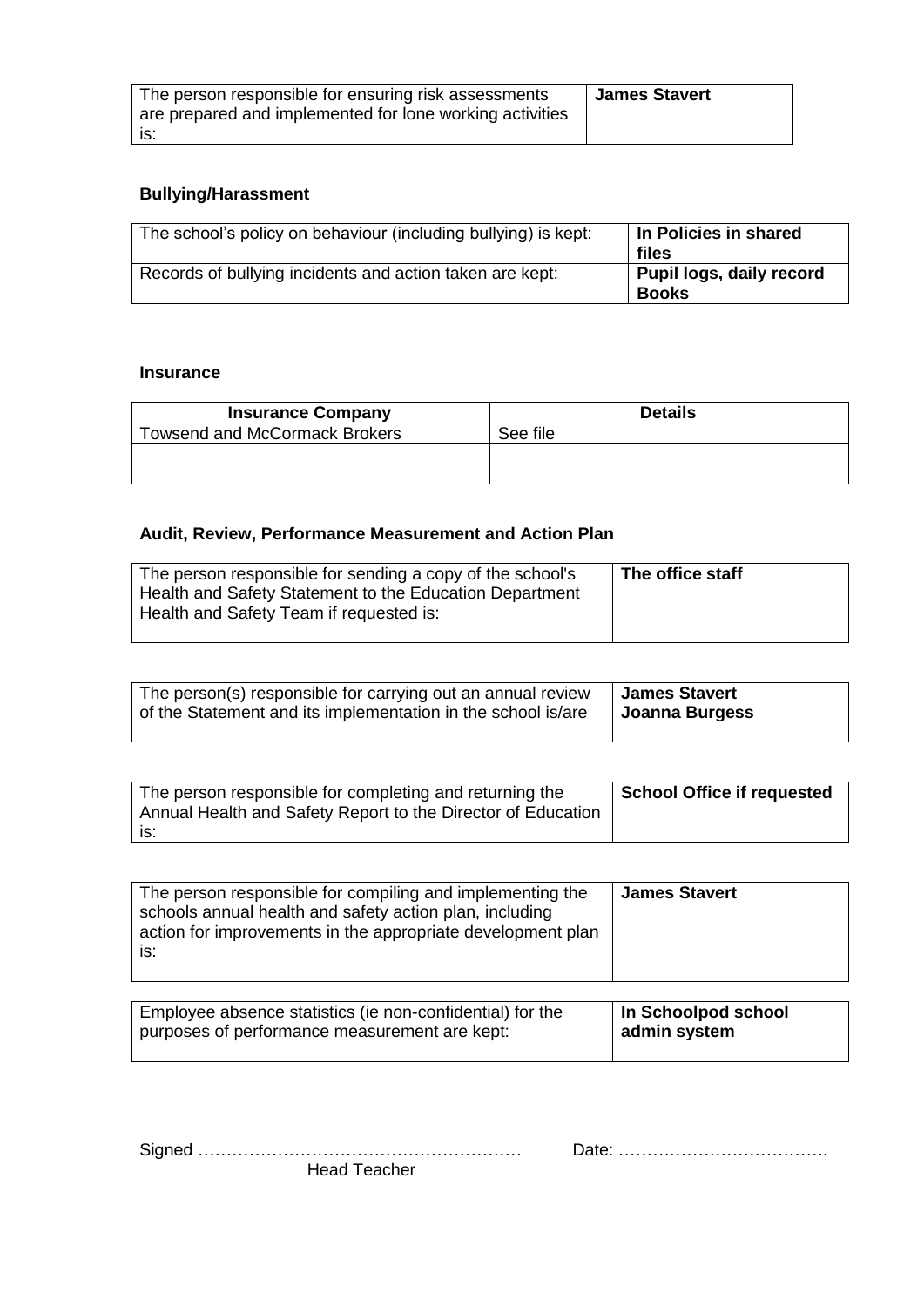## **OFSTED**

## **How and when to notify Ofsted**

You must inform us if a serious accident, injury or death occurs in your childcare provision as soon as you reasonably can, and in all cases, within 14 days of the incident. If you also need to notify your local child protection agency (see below), we recommend you do this at the same time.

The quickest and easiest way to notify us is to telephone us on **0300 123 1231**. We may need to transfer your call to someone else who can help you. We will ask you some questions about the incident including when and where it happened, and the details of what happened. We will also ask for personal details (for example the name and age of the child or children involved; details of any other people involved). We may ask you to put the information in writing to us. We keep a record of all information given to us, whether this is given by telephone or in writing. We may need to share this information with other agencies that have duties in relation to the incident, such as local authority environmental health departments.

If you are on the **Early Years Register** you are committing an offence by not notifying us within 14 days, unless you have a reasonable excuse.

If you are on the **Childcare Register** it not an offence but failing to notify us would be taken into account in making any decisions about your continued registration, if it was brought to our attention.

5 The Childcare Register (General Childcare Register) Regulations 2008, Schedule 3 Regulation 6

paragraph 25 and Schedule 6 Regulation 12 paragraph 26.

**Serious accidents, injuries and deaths that registered providers must notify to Ofsted and local child protection agencies February 2011, No. 110009**

5

# **What you must notify to Ofsted**

You must notify us about:

 $\Box$  the death of a child while on the premises, or later, as the result of something that happened while the child was in your care

 $\Box$  death or serious accident or serious injury to any other person on your premises (Childcare Register only)

 $\Box$  serious injuries (please see the section below for the definition of serious injuries)

□ where a child in your care is taken to hospital (to an Accident and Emergency Department for more than 24 hours), either directly from your provision, or later, as the result of something that happened while the child was in your care

 $\Box$  any significant event which is likely to affect the suitability to care for children.6

We define serious injuries as:

 $\Box$  broken bones or a fracture

 $\square$  loss of consciousness

 $\Box$  pain that is not relieved by simple pain killers

□ acute confused state

 $\Box$  persistent, severe chest pain or breathing difficulties

 $\square$  amputation

 $\Box$  dislocation of any major joint including the shoulder, hip, knee, elbow or spine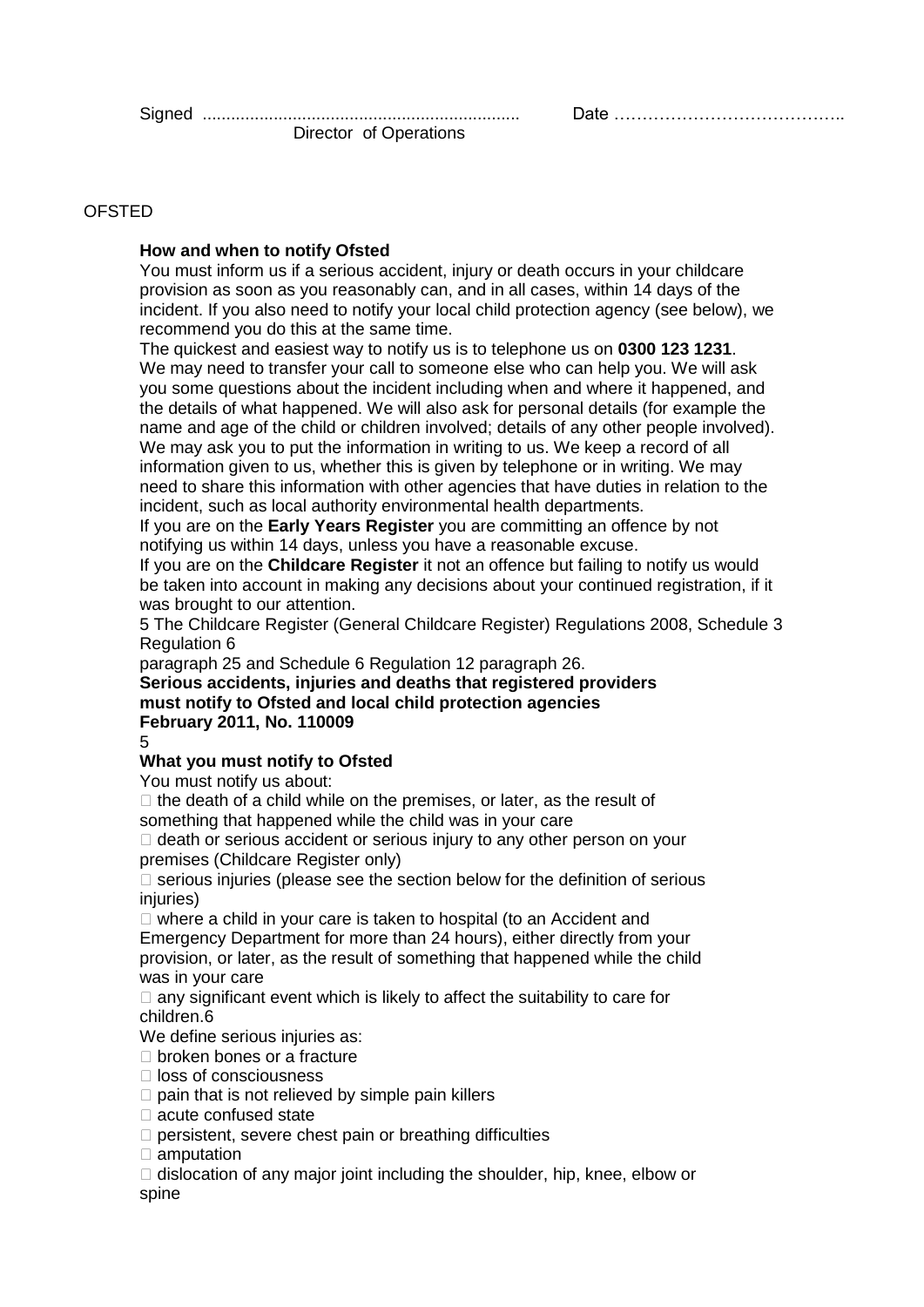$\Box$  loss of sight (temporary or permanent)

 $\Box$  chemical or hot metal burn to the eve or any penetrating injury to the eve

 $\Box$  injury resulting from an electric shock or electrical burn leading to unconsciousness, or requiring resuscitation or admittance to hospital for

more than 24 hours

 $\Box$  any other injury leading to hypothermia, heat-induced illness or unconsciousness; or requiring resuscitation; or requiring admittance to hospital for more than 24 hours

 $\Box$  unconsciousness caused by asphyxia or exposure to harmful substance or biological agent

6 The Childcare Register (General Childcare Register) Regulations 2008, Schedule 3 Regulation 6

paragraph 26.

#### **Serious accidents, injuries and deaths that registered providers must notify to Ofsted and local child protection agencies February 2011, No. 110009**

6

 $\Box$  medical treatment, or loss of consciousness arising from absorption of any substance by inhalation, ingestion or through the skin

 $\Box$  medical treatment where there is reason to believe that this resulted from exposure to a biological agent, or its toxins, or infected material.

You are not required to inform us of minor injuries, but you must keep a record of these incidents (see 'What records do I need to keep' below). You are also not required to inform us of general appointments to hospital or routine treatment by a doctor, such as the child's general practitioner, that is not linked to, or is a consequence of, a serious accident or injury.

We define minor injuries as:

- $\square$  sprains, strains and bruising
- $\Box$  cuts and grazes
- wound infections
- $\Box$  minor burns and scalds
- $\Box$  minor head injuries
- $\Box$  insect and animal bites
- $\Box$  minor eye injuries
- $\Box$  minor injuries to the back, shoulder and chest.

## **What you must notify to your local child protection**

## **agency**

If you are on the **Early Years Register**, the Statutory Framework for the Early Years Foundation Stage requires you to notify your local child protection agency of any serious accident or injury to or death of a child in your care and to act on the advice given. You must use your professional judgment, alongside any guidance you have from your local authority, on which serious accidents or injuries you inform your local child protection agency about. Some local child protection authorities have their own written guidance about the types of incidents you need to report to them. If you do not have any written guidance from your local authority then you should notify them of the same serious accidents, or injuries or deaths that you are required to notify to Ofsted.

## **Requirement to notify other agencies**

The introduction to this factsheet sets out that you may also have to report any serious accident, injury or death to other agencies and organisations. It is not within our remit to determine whether a provider has met other authorities' regulatory requirements. This includes those relating to reporting accidents to the Health and Safety Executive, or local authority environmental health departments. Other **Serious accidents, injuries and deaths that registered providers must notify to Ofsted and local child protection agencies February 2011, No. 110009**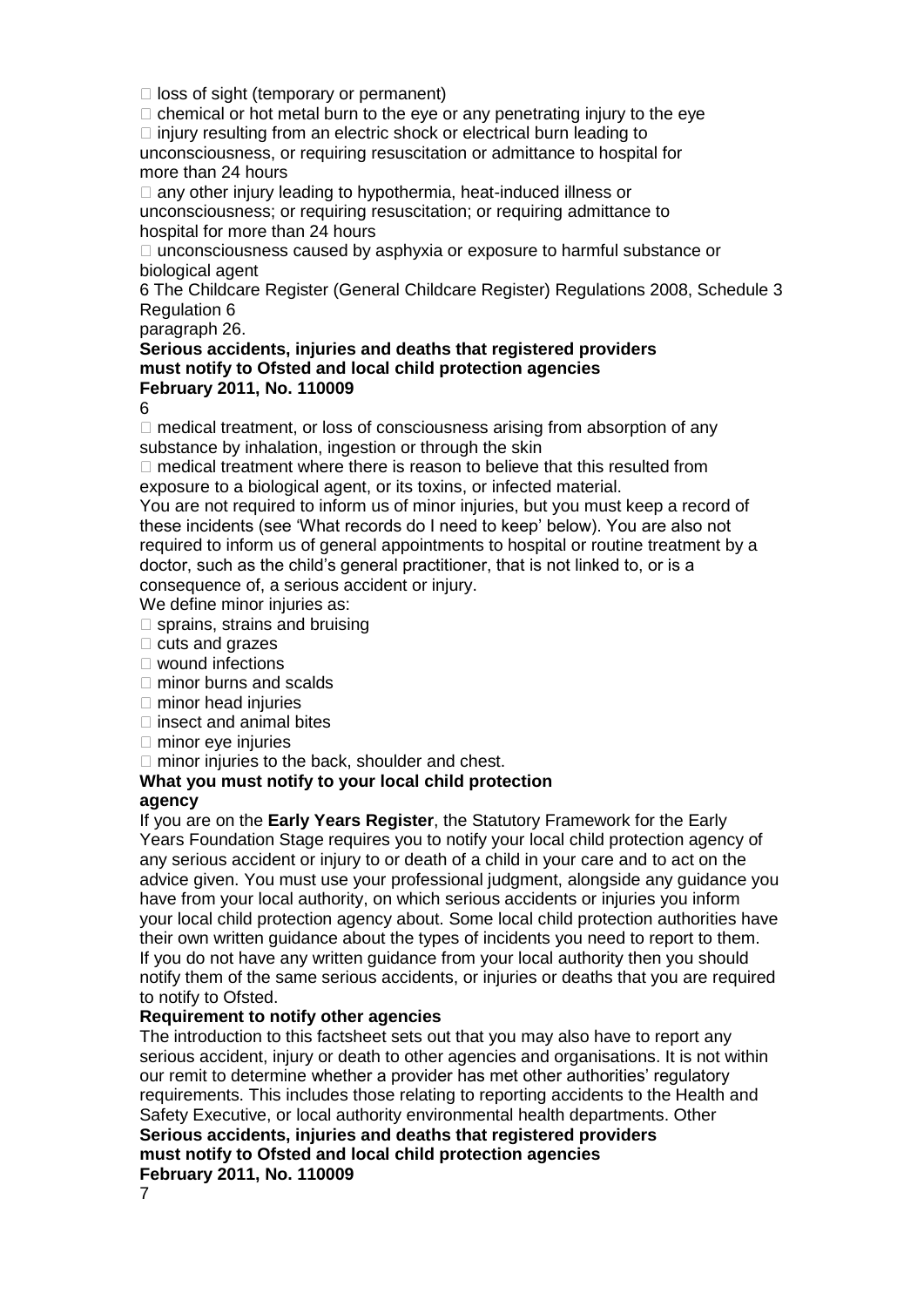regulatory authorities have responsibility for ensuring that providers meet their legal requirements, and may take action against providers who do not meet them. **Requirement to inform parents**

The Early Years Foundation Stage requires providers, on the child's admission, to seek parental permission for any necessary emergency medical advice or treatment in the future. Provider must also inform parents of any accidents or injuries sustained by the child while the child is in their care and of any first aid treatment given. It does not give a timescale in which to do this but it is good practice to do this on the same day. This will normally be when the child is collected from the childcare provider.

Most providers do this by asking parents to view the record of the accident or injury and to sign to say they have seen it. If you wish to use this type of approach you must also be aware of the data protection rules and not allow parents to view personal information other than that relating to their own child. The requirement to inform parents is more general than that to notify Ofsted and parents should be informed of any accident or injury especially where first aid is necessary.

Where a child is picked up by someone other than the child's parent, with the permission of the parent, we would normally accept that notifying this person is sufficient to satisfy this requirement. You may wish to establish this practice by including it in the information you give to parents.

The Childcare Register does not specifically require you to inform parents, but it remains good practice to do so.

## **RIDDOR**

## **Types of reportable incidents**

Deaths and injuries

If someone has died or has been injured because of a work-related accident this may have to be reported. Not all accidents need to be reported, other than for certain [gas](http://www.hse.gov.uk/riddor/reportable-incidents.htm#gas)  [incidents,](http://www.hse.gov.uk/riddor/reportable-incidents.htm#gas) a RIDDOR report is required only when:

- the accident is [work-related](http://www.hse.gov.uk/riddor/key-definitions.htm#work-related)
- it results in an injury of a type which is reportable

Types of reportable injury

## **The death of any person**

All deaths to workers and non-workers, with the exception of suicides, must be reported if they arise from a work-related accident, including an act of physical violence to a worker.

# **Specified injuries to workers**

The list of 'specified injuries' in RIDDOR 2013 replaces the previous list of 'major injuries' in RIDDOR 1995. Specified injuries are (regulation 4):

- fractures, other than to fingers, thumbs and toes
- amputations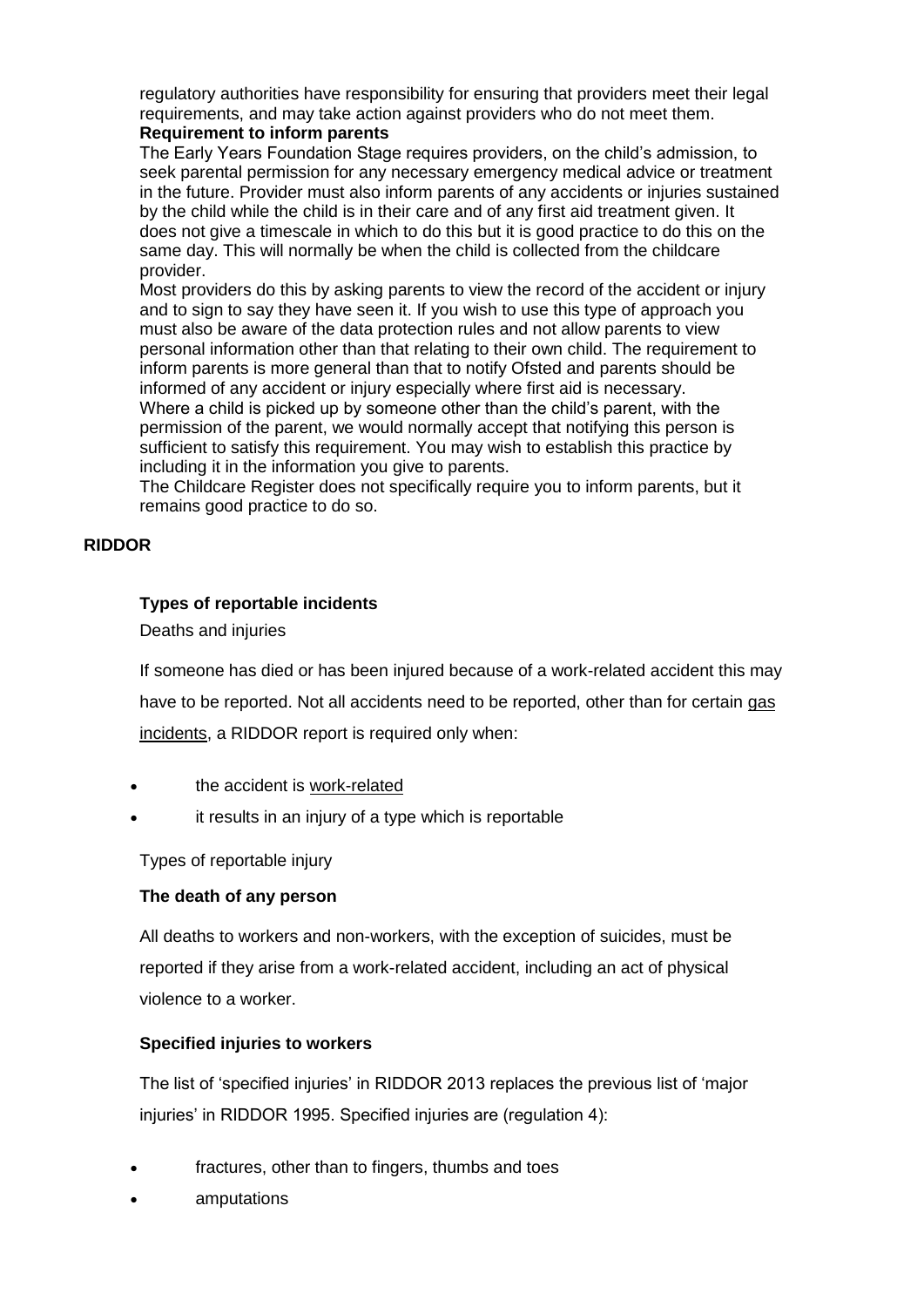- any injury likely to lead to permanent loss of sight or reduction in sight
- any crush injury to the head or torso causing damage to the brain or internal organs
- serious burns (including scalding) which:
	- o covers more than 10% of the body
	- o causes significant damage to the eyes, respiratory system or other vital organs
- any scalping requiring hospital treatment
- any loss of consciousness caused by head injury or asphyxia
- any other injury arising from working in an enclosed space which:
- o leads to hypothermia or heat-induced illness
- o requires resuscitation or admittance to hospital for more than 24 hours

# For further guidance on [specified injuries](http://www.hse.gov.uk/riddor/specified-injuries.htm) is available.

## **Over-seven-day incapacitation of a worker**

Accidents must be reported where they result in an employee or self-employed person being away from work, or unable to perform their normal work duties, for more than seven consecutive days as the result of their injury. This seven day period does not include the day of the accident, but does include weekends and rest days. The report must be made within 15 days of the accident.

# **Over-three-day incapacitation**

**Accidents must be recorded, but not reported where they result in a** worker being incapacitated **for more than three consecutive days**. If you are an employer, who must keep an accident book under the Social Security (Claims and Payments) Regulations 1979, that record will be enough.

# **Non fatal accidents to non-workers (eg members of the public)**

Accidents to members of the public or others who are not at work must be reported if they result in an injury and the person is taken directly from the scene of the accident to hospital for treatment to that injury. Examinations and diagnostic tests do not constitute 'treatment' in such circumstances.

**There is no need to report incidents where people are taken to hospital purely as a precaution when no injury is apparent.**